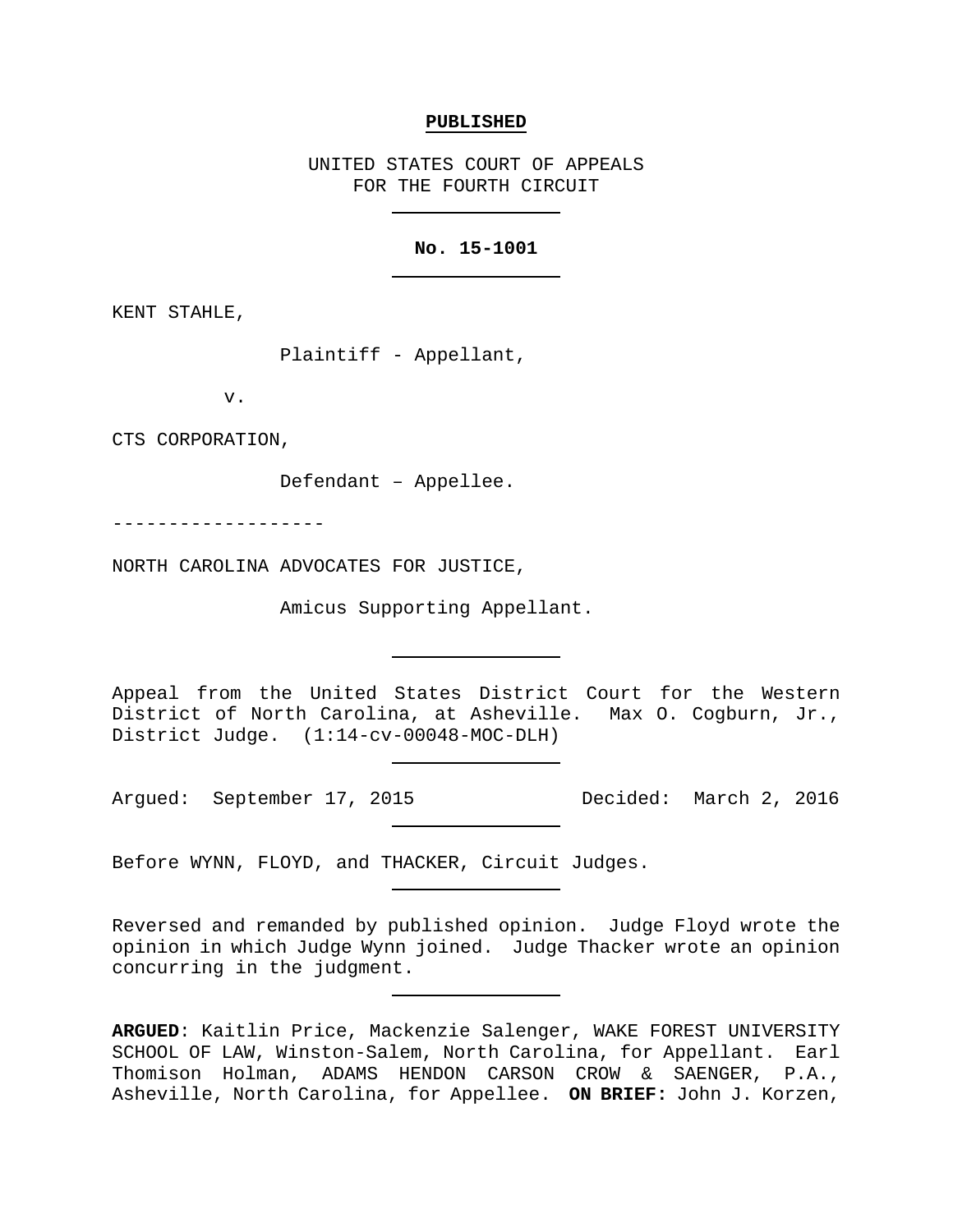Director, Zachary K. Dunn, Third-Year Law Student, Davis T. Phillips, Third-Year Law Student, Appellate Advocacy Clinic, WAKE FOREST UNIVERSITY SCHOOL OF LAW, Winston-Salem, North Carolina, for Appellant. Michael W. Patrick, LAW OFFICE OF MICHAEL W. PATRICK, Chapel Hill, North Carolina; Cathy A. Williams, WALLACE & GRAHAM, PA, Salisbury, North Carolina, for Amicus Curiae.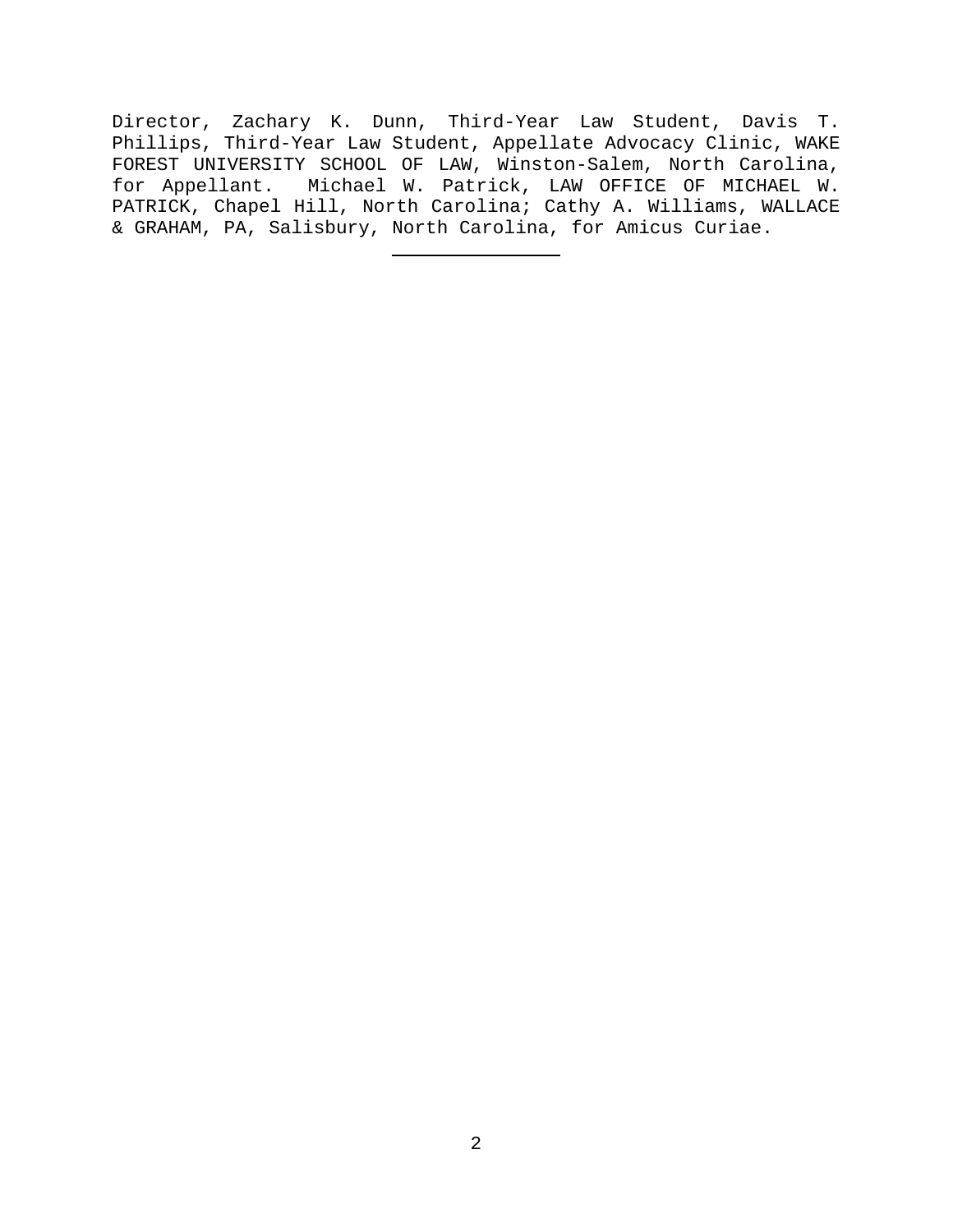FLOYD, Circuit Judge:

At issue in this appeal is the scope of North Carolina General Statutes Section 1-52(16), which at the relevant time provided:

Unless otherwise provided by statute, for personal injury or physical damage to claimant's property, the cause of action, except in causes of actions referred to in G.S. 1-15(c), shall not accrue until bodily harm to the claimant or physical damage to his property becomes apparent or ought reasonably to have become apparent to the claimant, whichever event first occurs. Provided that no cause of action shall accrue more than 10 years from the last act or omission of the defendant giving rise to the cause of action.

The Supreme Court of North Carolina has explained that this statute "establishes what is commonly referred to as the discovery rule, which tolls the running of the statute of limitations for torts resulting in certain latent injuries," although "such actions remain subject to the [10-year] statute of repose provision." Misenheimer v. Burris, 637 S.E.2d 173, 175-76 (N.C. 2006).

Appellant Kent Stahle was diagnosed with leukemia. He subsequently brought a complaint against Appellee CTS Corporation (CTS). Stahle alleges that CTS was responsible for dumping toxic solvents from an Asheville-area manufacturing plant into a local stream, and that childhood exposure to the contaminated stream water many years ago caused his leukemia. The district court dismissed Stahle's complaint, holding that the statute of repose in Section 1-52(16) barred his action.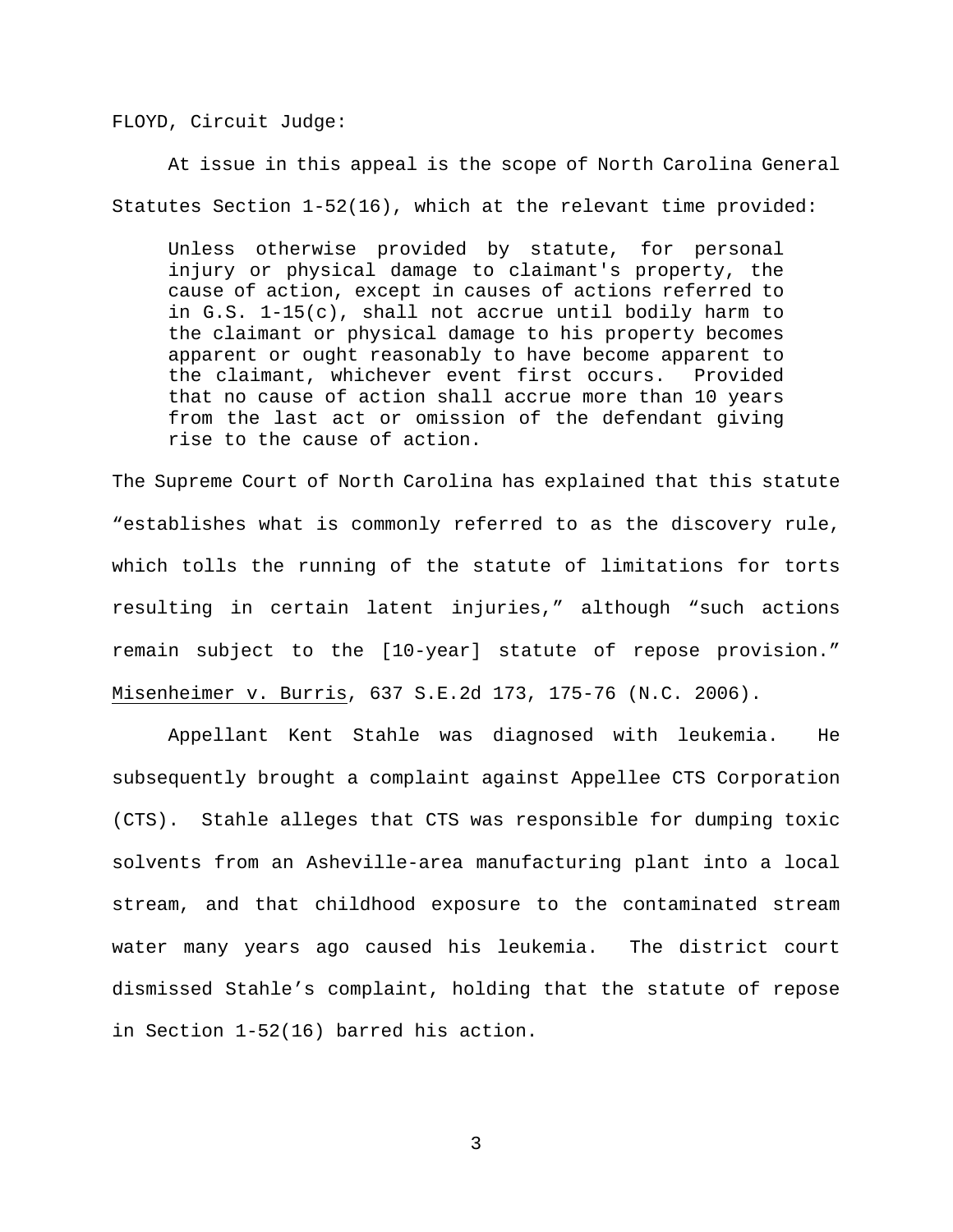We disagree. The Supreme Court of North Carolina has not yet directly resolved whether Section 1-52(16) applies to disease claims. As a federal court sitting in diversity faced with an unresolved question of state law, we must predict how the question would be decided by that state's highest court. Because we understand that under North Carolina law a disease is not a "latent injury," we conclude that the Supreme Court of North Carolina would not find Section 1-52(16) applicable to Stahle's claim. Accordingly, we reverse and remand the case to the district court for further proceedings.

# I.

CTS is a Delaware corporation that was licensed to do business in North Carolina. CTS purportedly owned CTS of Asheville, Inc. (CTS of Asheville), a now-dissolved North Carolina corporation. From 1959 to 1983, CTS of Asheville operated a manufacturing facility in Buncombe County, North Carolina. As part of its manufacturing operations, CTS of Asheville used various toxic solvents, including trichloroethylene. CTS of Asheville allegedly dumped large quantities of these toxic contaminants onto its property and into a stream known as Dingle Creek.

From 1959 until 1968, Stahle lived with his family on a property on Dingle Creek, downstream of CTS of Asheville's manufacturing plant. During this period, Stahle was exposed to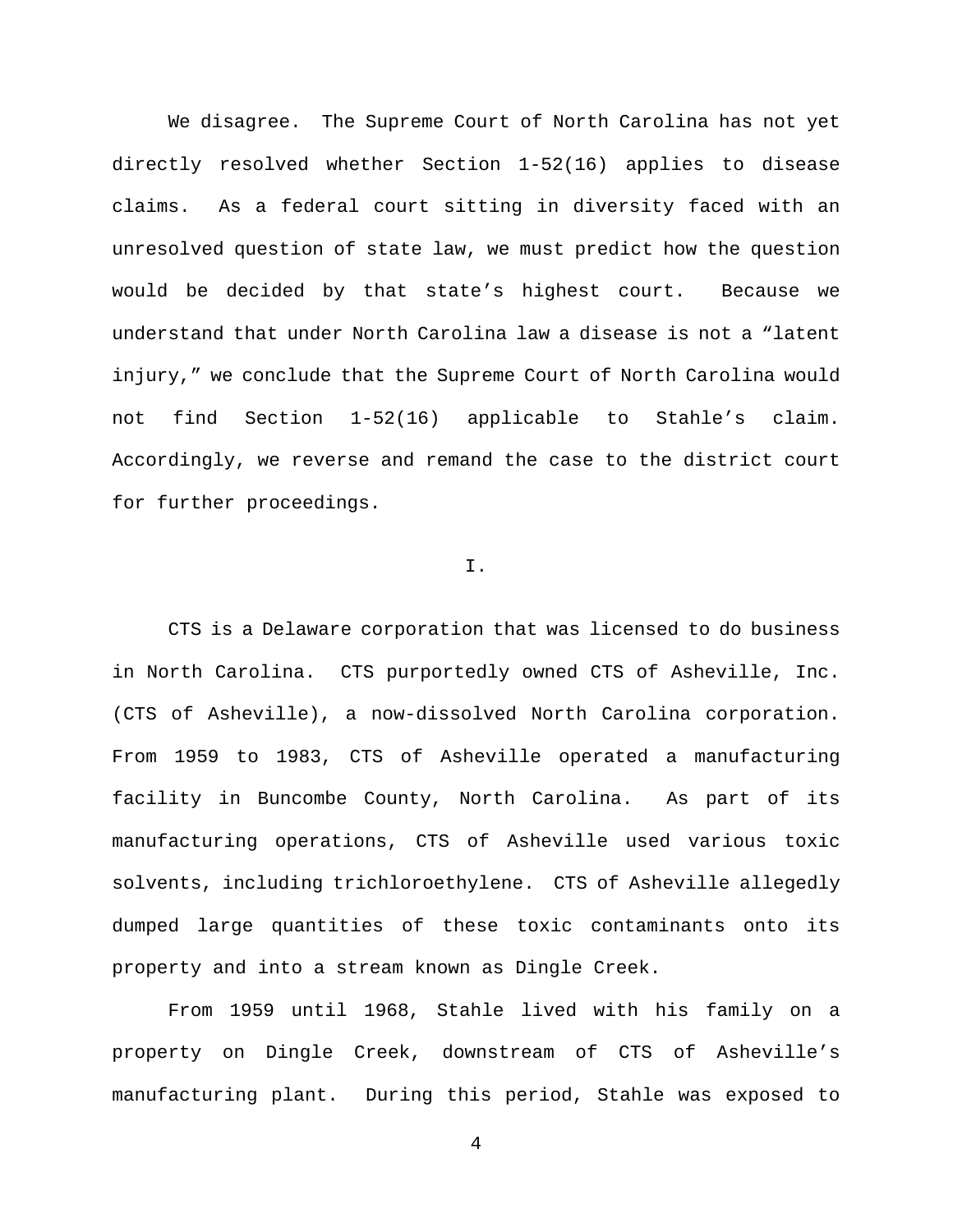the contaminated water of Dingle Creek. Many years later, Stahle was diagnosed with Chronic Myelogenous Leukemia.

On February 20, 2014, Stahle filed a one-count complaint against CTS in the Western District of North Carolina. Stahle alleges that CTS of Asheville's negligence in dumping toxic chemicals into Dingle Creek caused his leukemia. CTS moved to dismiss Stahle's complaint, principally on the basis that it was time-barred under North Carolina General Statutes Section 1-52(16), the second sentence of which provides that "no cause of action shall accrue more than 10 years from the last act or omission of the defendant giving rise to the cause of action." CTS argued that the last possible relevant "act or omission of the defendant" occurred in 1968 when Stahle moved away from Dingle Creek; as such, the statute applied to bar any action by Stahle not brought by 1978. Stahle responded that precedent of the Supreme Court of North Carolina and decisions of this Circuit established that statutes such as Section 1-52(16) do not apply to claims arising from disease.

The magistrate judge recommended that CTS's motion to dismiss be granted. The magistrate judge found that the statutory text of Section 1-52(16) was unambiguous and did not contain an exception for diseases. The district court agreed with the recommendation and dismissed Stahle's action with prejudice. Stahle timely appealed.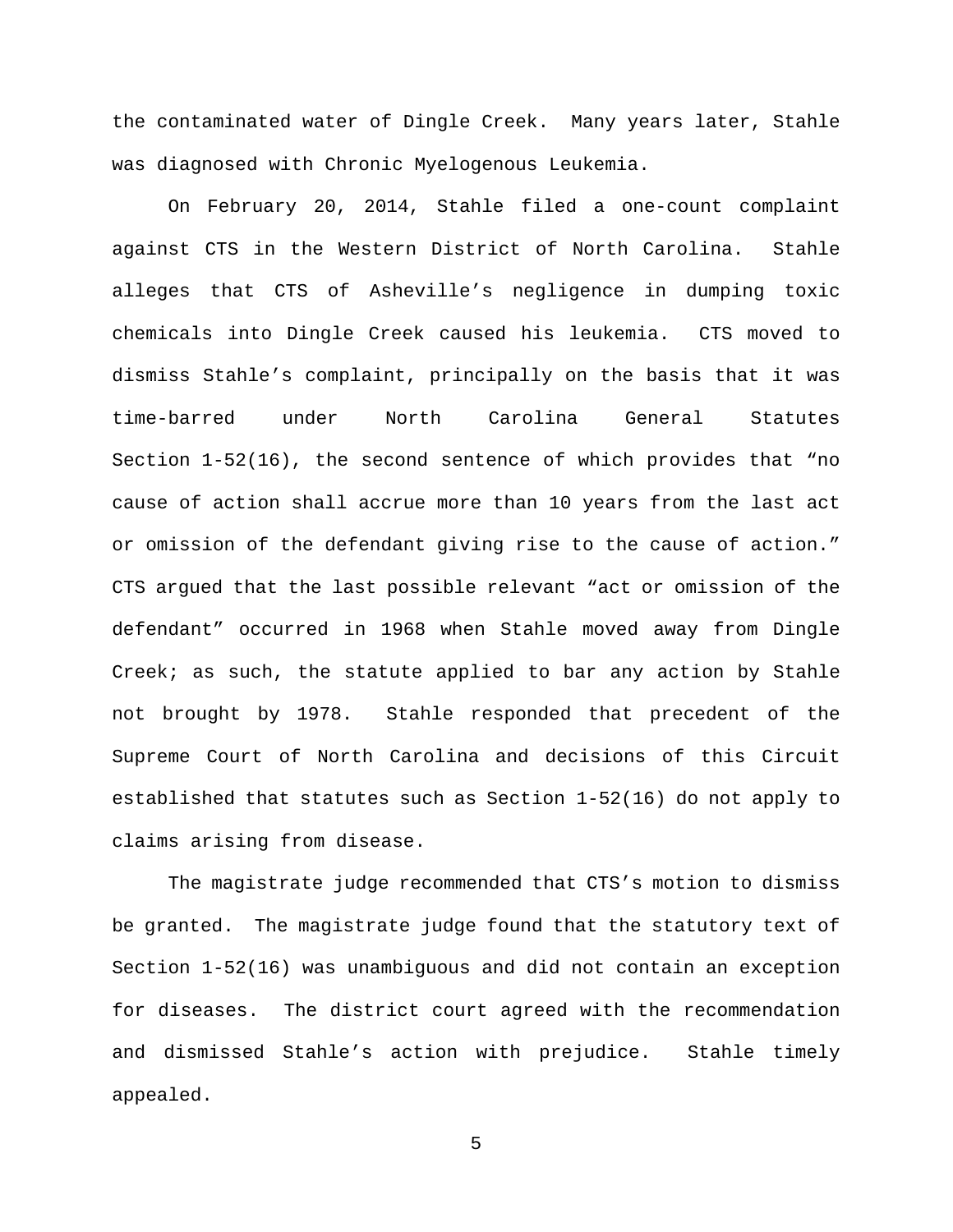We review a district court's grant of a motion to dismiss de novo. Johnson v. Am. Towers, LLC, 781 F.3d 693, 706 (4th Cir. 2015). This appeal presents a question of statutory interpretation, which we also review de novo. Food Lion, Inc. v. Capital Cities/ABC, Inc., 194 F.3d 505, 512 (4th Cir. 1999).

Because federal jurisdiction in this matter rests in diversity, $1$  our role is to apply the governing state law. See BP Prods. N. Am., Inc. v. Stanley, 669 F.3d 184, 188 (4th Cir. 2012). "It is axiomatic that in determining state law a federal court must look first and foremost to the law of the state's highest

<span id="page-5-0"></span> <sup>1</sup> Although not raised at any time in the district court, on appeal we noted a possible defect in subject matter jurisdiction. The ostensible parties were completely diverse in apparent satisfaction of 28 U.S.C. § 1332(a). However, the conduct alleged in Stahle's complaint focused not on Defendant-Appellee CTS, but on the long-ago-dissolved CTS of Asheville, who, like Stahle, was<br>a North Carolina citizen. North Carolina law permits claims North Carolina law permits claims against a dissolved corporation that were unknown at dissolution to be brought against the dissolved corporation's shareholder(s). See N.C. Gen. Stat. §§ 55-14-07 to -08. Although perhaps implicit in Stahle's pleadings, the complaint lacked an explicit technical relational allegation concerning CTS's ownership of the former CTS of Asheville. Following supplemental briefing by the parties, we are satisfied that we have subject matter jurisdiction in this case, and under 28 U.S.C. § 1653, deem Stahle's complaint amended as proposed in his supplemental brief. See Trans Energy, Inc. v. EQT Prod. Co., 743 F.3d 895, 901 (4th Cir. 2014) ("[Section 1653] allows for the curing of jurisdictional pleading defects on appeal."). We express no view on the merits of Stahle's amended pleading.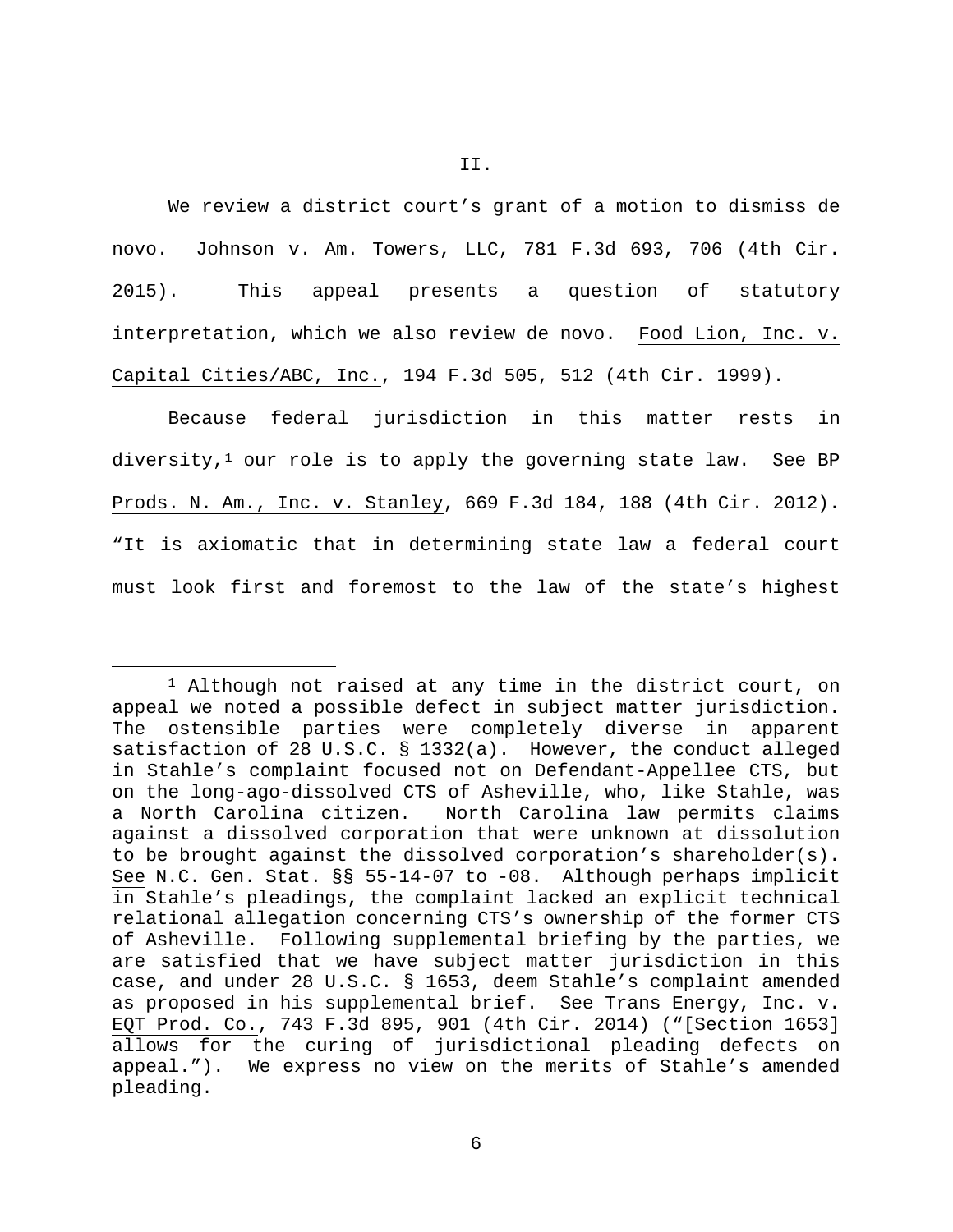court, giving appropriate effect to all its implications." Assicurazioni Generali, S.p.A. v. Neil, 160 F.3d 997, 1002 (4th Cir. 1998). If, as here, the state's highest court has not directly addressed the issue, a federal court "must anticipate how it would rule." Liberty Univ., Inc. v. Citizens Ins. Co. of Am., 792 F.3d 520, 528 (4th Cir. 2015).[2](#page-6-0) In other words, our task here is to anticipate whether the Supreme Court of North Carolina would rule that North Carolina General Statutes Section 1-52(16) bars Stahle's action.

#### III.

#### A.

This is not the first time we have anticipated North Carolina law on the subject of disease claims and personal injury statutes of repose. In Hyer v. Pittsburgh Corning Corp. we articulated our understanding that "the [North Carolina] Supreme Court does not consider disease to be included within a statute of repose directed at personal injury claims unless the Legislature expressly expands the language to include it." 790 F.2d 30, 34 (4th Cir. 1986) (quotation omitted). Hyer is still the law in this Circuit, and

<span id="page-6-0"></span><sup>&</sup>lt;sup>2</sup> A lack of controlling precedent on a state rule of decision might merit certification of the issue to that state's highest court. However, North Carolina has no certification procedure in place for federal courts to certify questions to its courts. See AGI Assocs., LLC v. City of Hickory, N.C., 773 F.3d 576, 579 n.4 (4th Cir. 2014).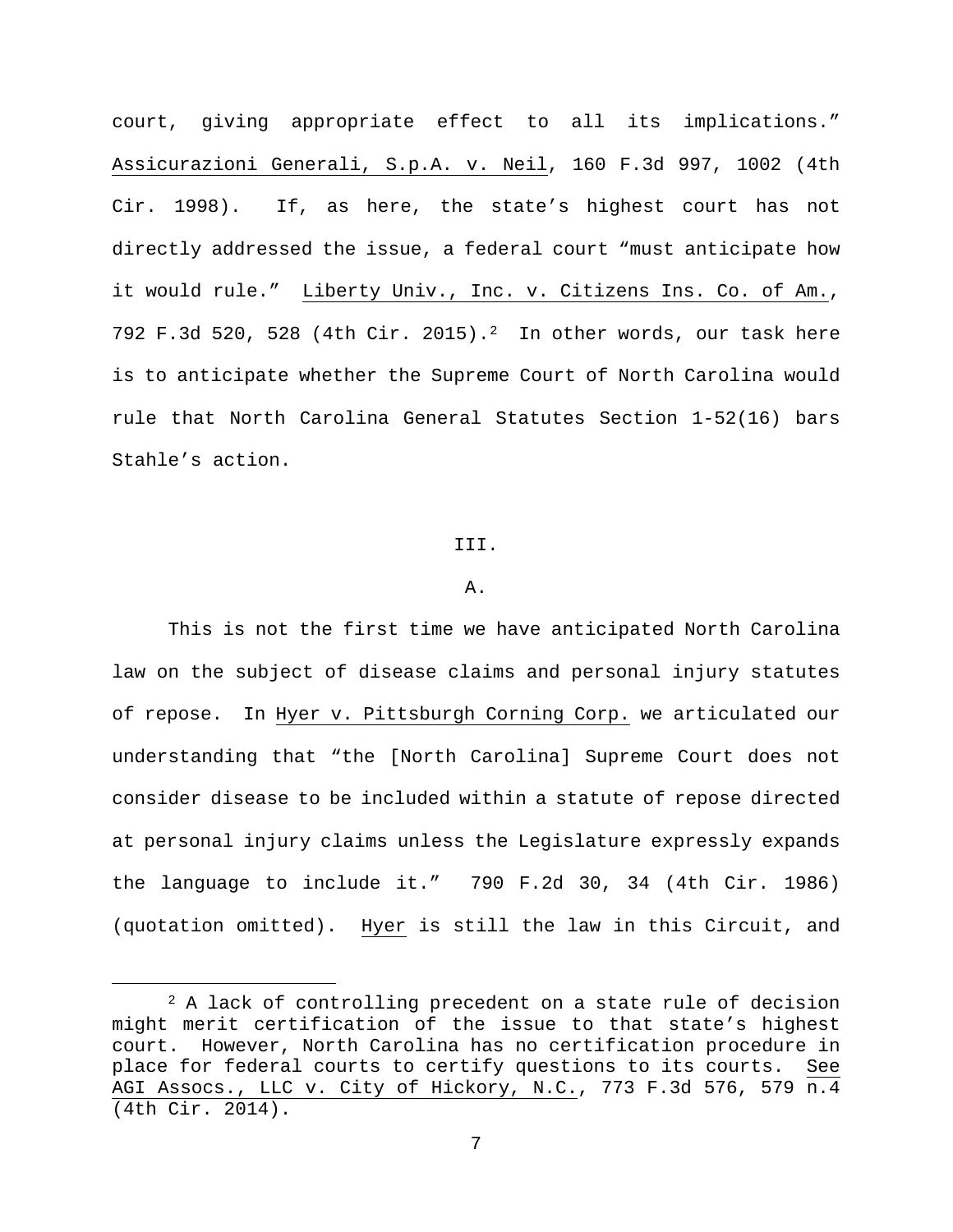we are bound to follow it here. E.g., Demetres v. E. W. Constr., Inc., 776 F.3d 271, 275 (4th Cir. 2015); United States v. Collins, 415 F.3d 304, 311 (4th Cir. 2005) ("A decision of a panel of this court becomes the law of the circuit and is binding on other panels unless it is overruled by a subsequent en banc opinion of this court or a superseding contrary decision of the Supreme Court." (quoting Etheridge v. Norfolk & W. Ry. Co., 9 F.3d 1087, 1090 (4th Cir. 1993))).

Section 1-52(16) functions as a statute of repose directed at certain personal injury claims. The North Carolina General Assembly has not expressly expanded the language to include disease. Therefore, under our understanding of North Carolina law as articulated in Hyer, we conclude that the Supreme Court of North Carolina would not consider Section 1-52(16) applicable to claims arising out of disease.

### B.

CTS argues that Hyer is distinguishable because it analyzed a different statute of repose. As stated above, the conclusion announced in Hyer is broad enough to encompass the statute at issue here. However, even assuming our articulation of North Carolina law in Hyer was broader than necessary to resolve that case—such that it should be considered non-binding dicta—we nevertheless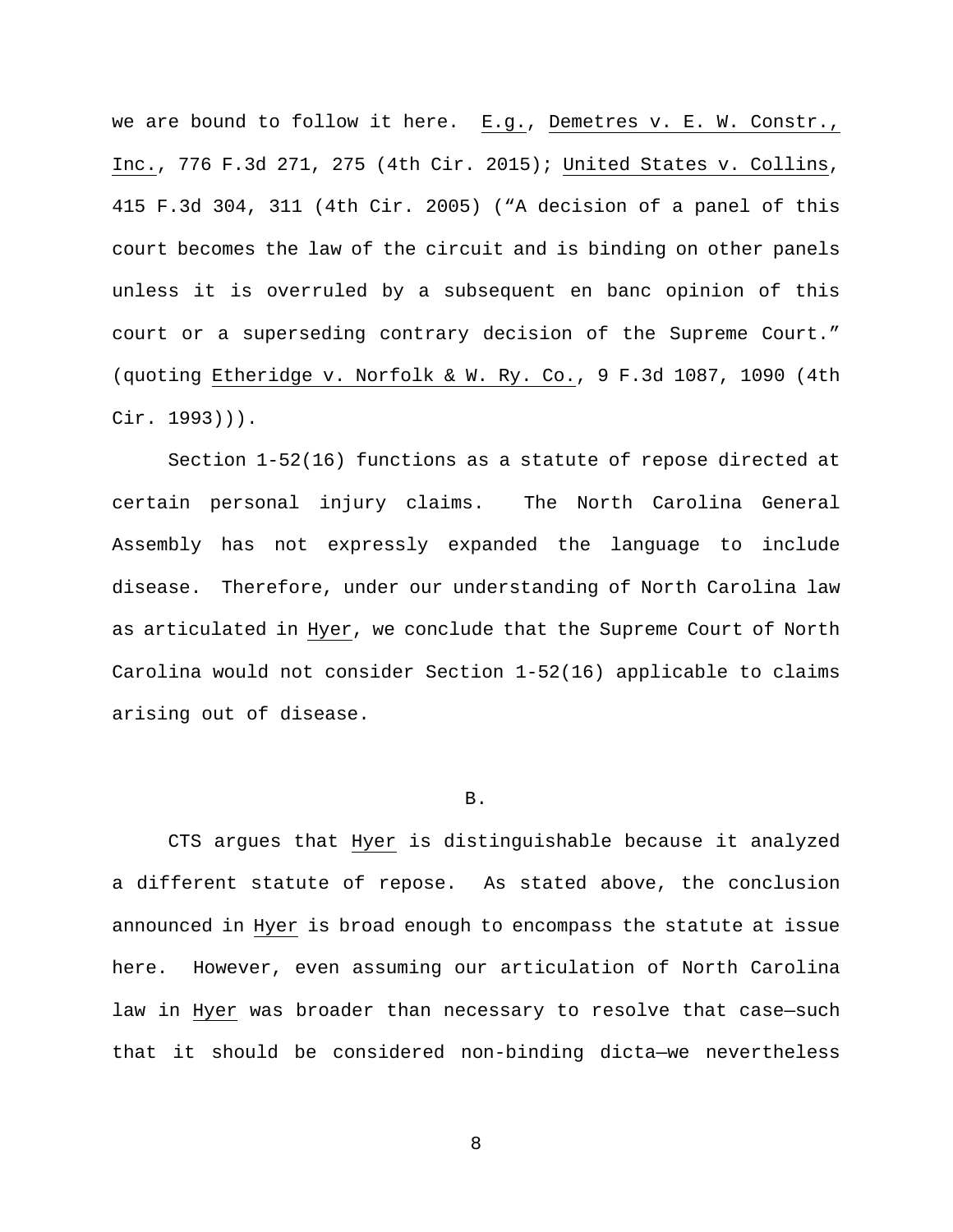conclude that applying the underlying reasoning in Hyer leads to the same result here.

In Hyer, we considered the scope of the statute of repose in North Carolina General Statutes Section 1-50(6). Section 1-50(6) was enacted in 1979 as part of "An Act Relating to Civil Actions for Damages for Personal Injury, Death or Damage to Property Resulting From the Use of Products." See 1979 N.C. Sess. Laws 689 (Products Liability Act). At that time, Section 1-50(6) provided:

No action for the recovery of damages for personal injury, death or damage to property based upon or arising out of any alleged defect or any failure in relation to a product shall be brought more than six years after the date of initial purchase for use or consumption.

Hyer, 790 F.2d at 32. The plaintiff in Hyer was diagnosed with a disease, asbestosis, in 1981, and alleged in an action brought the same year that his disease had been caused by asbestos-related products manufactured by the defendant. Id. at 31-32. In response, the defendant presented evidence that it had sold its last product containing asbestos in 1972, meaning that nine years had passed before the action was brought. Id. at 32. The district court ruled that the action was time-barred by the six-year limit in Section 1-50(6).

We reversed, principally relying on the Supreme Court of North Carolina's intervening decision in Wilder v. Amatex Corp., 336 S.E.2d 66 (N.C. 1985). Hyer, 790 F.2d at 32. As we explained in Hyer, Wilder also involved a disease claim, and the Wilder court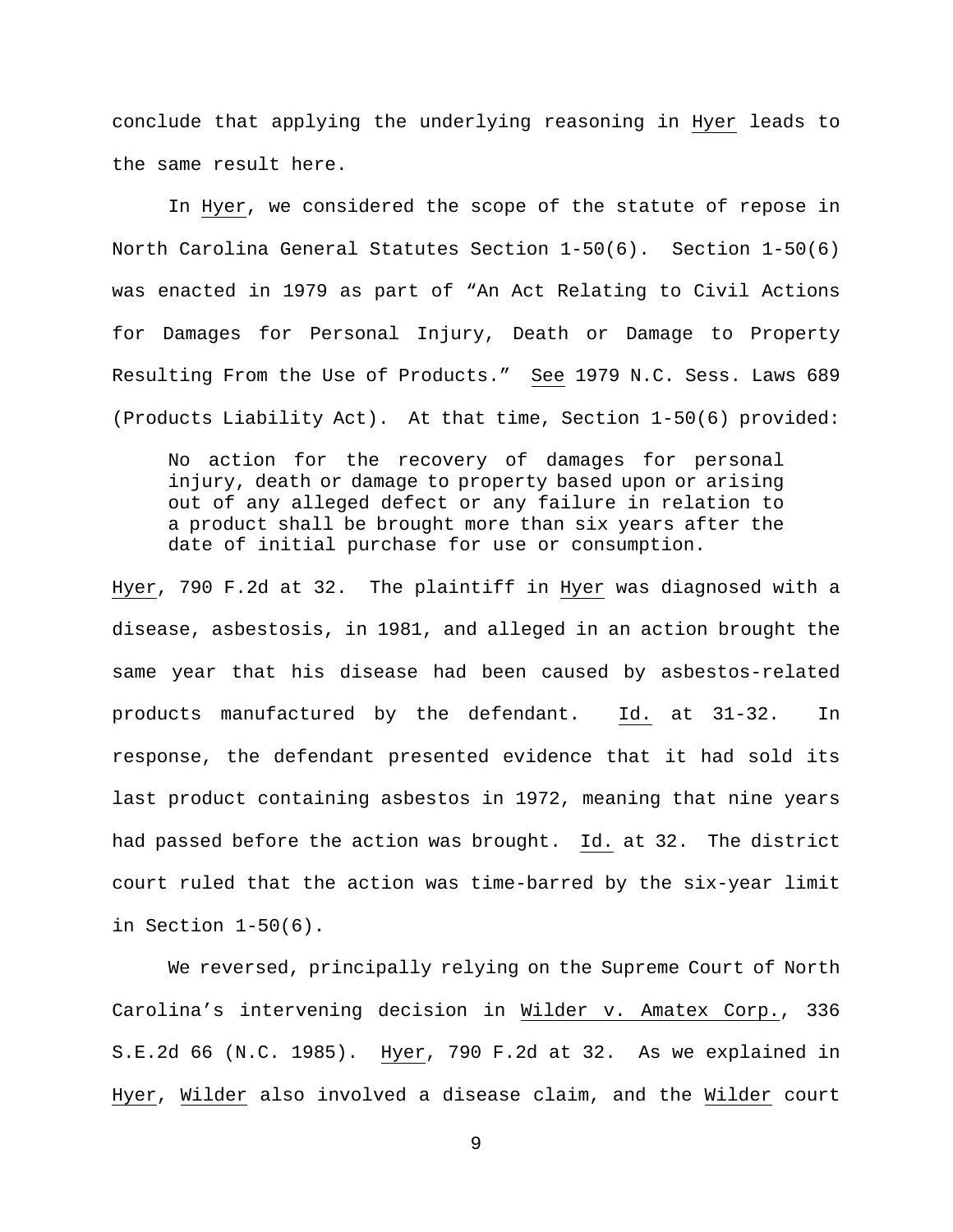faced the question of whether yet another statute of repose, the then-operative North Carolina General Statutes Section 1-15(b), "applie[d] to claims arising out of disease." 790 F.2d at 33 (quoting Wilder, 336 S.E.2d at 68-69). That statute provided:

Except where otherwise provided by statute, a cause of action, other than one for wrongful death or one for malpractice arising out of the performance or failure to perform professional services, having as an essential element bodily injury to the person or a defect or damage not readily apparent to the claimant at the time of its origin, is deemed to have accrued at the time the injury was discovered by the claimant, or ought reasonably to have been discovered by him, whichever event first occurs; provided that in such cases the period shall not exceed ten years from the last act of the defendant giving rise to the claim for relief.

Hyer, 790 F.2d at 32-33. After reviewing the Supreme Court of North Carolina's analysis of Section 1-15(b), we noted its "conclusion that 'the legislature intended [Section 1-15(b)] to have no application to claims arising from disease.'" Hyer, 790 F.2d at 33 (quoting Wilder, 336 S.E.2d at 73). We highlighted the Supreme Court's finding that the statute's "primary purpose was to change the accrual date from which the period of limitations begins to run on latent injury claims" and to add "a ten-year statute of repose . . . to latent injury claims." Hyer, 790 F.2d at 33 (quoting Wilder, 336 S.E.2d at 69). We quoted Wilder's statement that unlike latent injury claims, "disease presents an intrinsically different kind of claim" and noted our understanding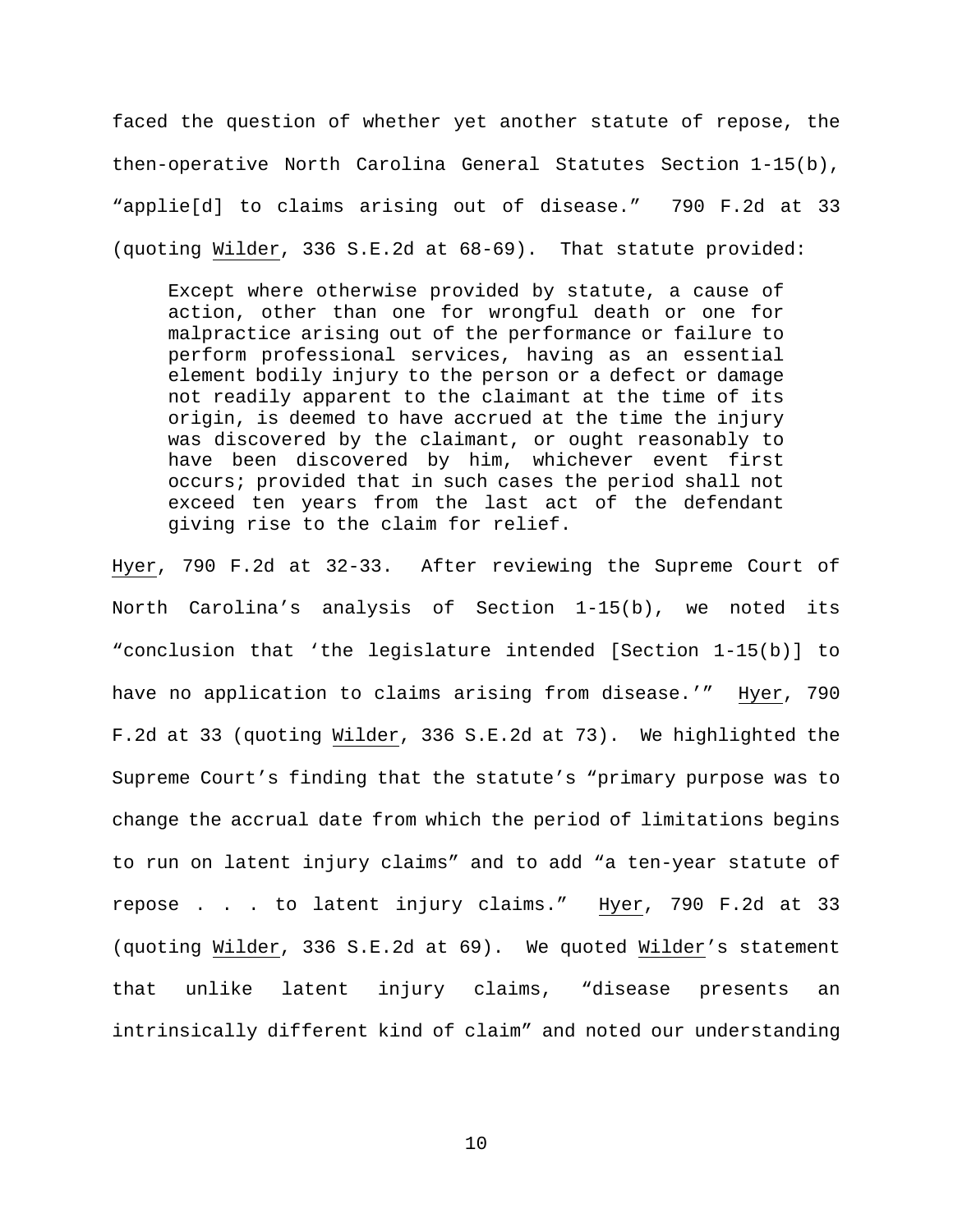that "North Carolina has always recognized" the distinction. Hyer, 790 F.2d at 33 (quoting Wilder, 336 S.E.2d at 70)[.3](#page-10-0)

With this understanding of Wilder, we returned to our analysis of the statute of repose in Section 1-50(6). We noted our cognizance "that Wilder concerned § 1-15(b) while we construe § 1- 50(6)" but found that "the implications of Wilder with respect to the construction to be placed on § 1-50(6)" were plain. Hyer, 790 F.2d at 33-34. We concluded that "[Wilder] makes it plain . . . that the [North Carolina] Supreme Court does not consider disease to be included within a statute of repose directed at personal injury claims unless the Legislature expressly expands the language to include it." Id. at 34 (quotation omitted). We

<span id="page-10-0"></span> <sup>3</sup> Hyer also quoted extensively from the Wilder court's explanation of why disease is "intrinsically different" than latent injury claims:

Diseases such as asbestosis, silicosis, and chronic obstructive lung disease normally develop over long periods of time after multiple exposures to offending substances which are thought to be causative agents. It is impossible to identify any particular exposure as the "first injury." Indeed, one or even multiple exposures to an offending substance in these kinds of diseases may not constitute an injury. The first *identifiable* injury occurs when the disease is diagnosed as such, and at that time it is no longer latent.

<sup>790</sup> F.2d at 33 (quoting 336 S.E.2d at 70). It is natural to think of disease as having a latency period and latency is a concept<br>common to non-legal discussions of disease. This common common to non-legal discussions of disease. association between the concepts of disease and latency may explain why Wilder provided (and Hyer quoted) such an extended discussion of why, in a legal sense, disease is not a "latent injury."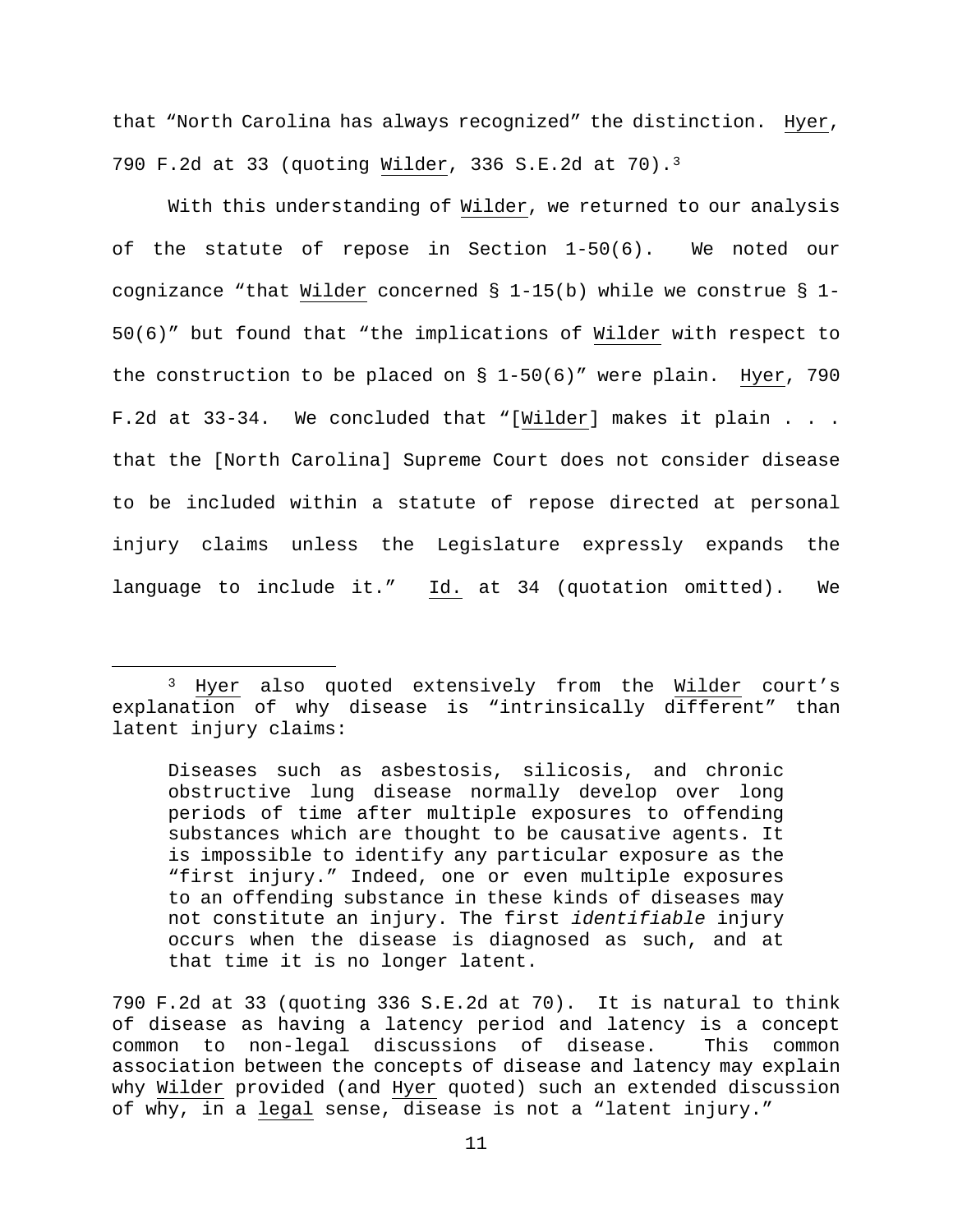predicted that the Supreme Court of North Carolina would conclude that Section 1-50(6) did not bar disease claims. Id.

We have repeatedly affirmed our understanding of North Carolina law as articulated in Hyer. For example, in Bullard v. Dalkon Shield Claimants Trust, we held that the principles stated in Wilder were not limited only to "occupational" diseases. 74 F.3d 531, 534 (4th Cir. 1996); see also id. at 534 n.6 (citing cases applying Hyer). We noted that we understood the Supreme Court of North Carolina's decision in Wilder to be based not on the specific characteristics of a particular disease, but on characteristics of disease as a general phenomenon. See id. at 535. We further noted in Bullard that "[t]he Wilder court recognized that '[b]oth the [North Carolina Supreme] Court and the [North Carolina] legislature have long been cognizant of the difference between diseases on the one hand and other kinds of injury on the other from the standpoint of identifying legally relevant time periods.'" 74 F.3d at 534 (second alteration in original) (quoting Wilder, 336 S.E.2d at 71).

Returning to the case at bar, we are cognizant that Hyer and Bullard concerned Section 1-50(6) while we now construe Section 1-52(16). However, we see no meaningful distinction between Section 1-50(6) and Section 1-52(16) such that the principles in Wilder would extend to the former but not to the latter. CTS suggests that Section 1-50(6) contains ambiguity not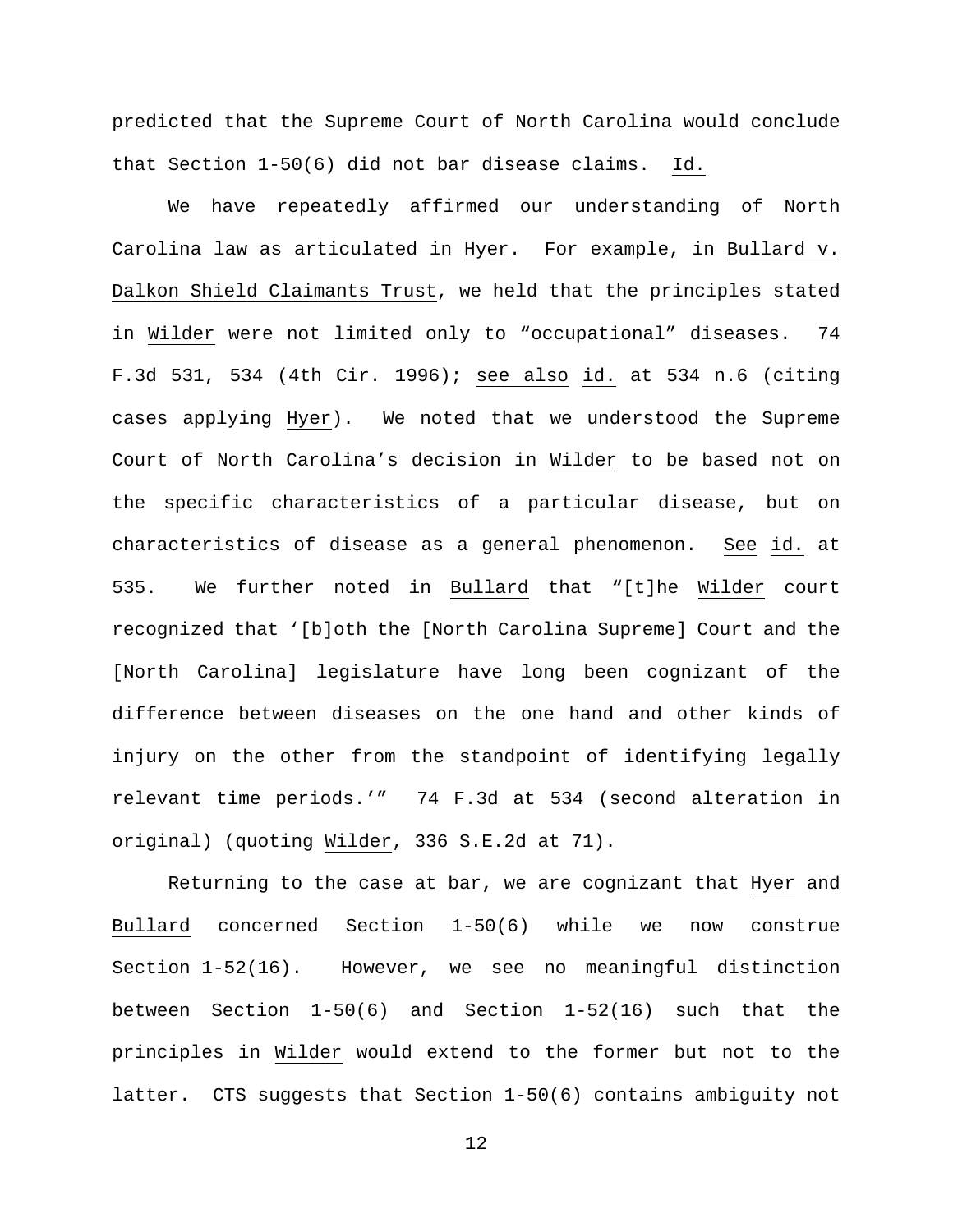present in Section 1-52(16), and that only such ambiguity made application of Wilder appropriate in Hyer. But CTS does not identify the pertinent ambiguity in Section 1-50(6), or what about Section 1-52(16) eliminates ambiguity. The operative language in each provision is quite similar (emphasis added):

Section 1-50(6): No action for the recovery of damages for personal injury . . . based upon or arising out of any alleged defect or any failure in relation to a product shall be brought more than six years after the date of initial purchase for use or consumption.

Section  $1-52(16)$ : [F]or personal injury . . . the cause of action . . . shall not accrue until bodily harm to the claimant . . . becomes apparent or ought reasonably to have become apparent  $\ldots$  . [p]rovided that no cause of action shall accrue more than 10 years from the last act or omission of the defendant . . . .

Indeed, to the extent the bare language of each provision differs, we think Section 1-52(16) admits of at least as much ambiguity, if not more.

Additionally, the common ancestry of these statutes of repose reinforces the applicability of Hyer here. Both Section 1-50(6) and Section 1-52(16) were enacted in the 1979 Products Liability Act. See 1979 N.C. Sess. Laws 689. This same Act also repealed the predecessor statute of repose at issue in Wilder, Section 1- 15(b). Id.

CTS argues that the language of the parent statute in Wilder was sufficiently different such that Wilder should not extend to the daughter statute at issue here, Section 1-52(16). We concluded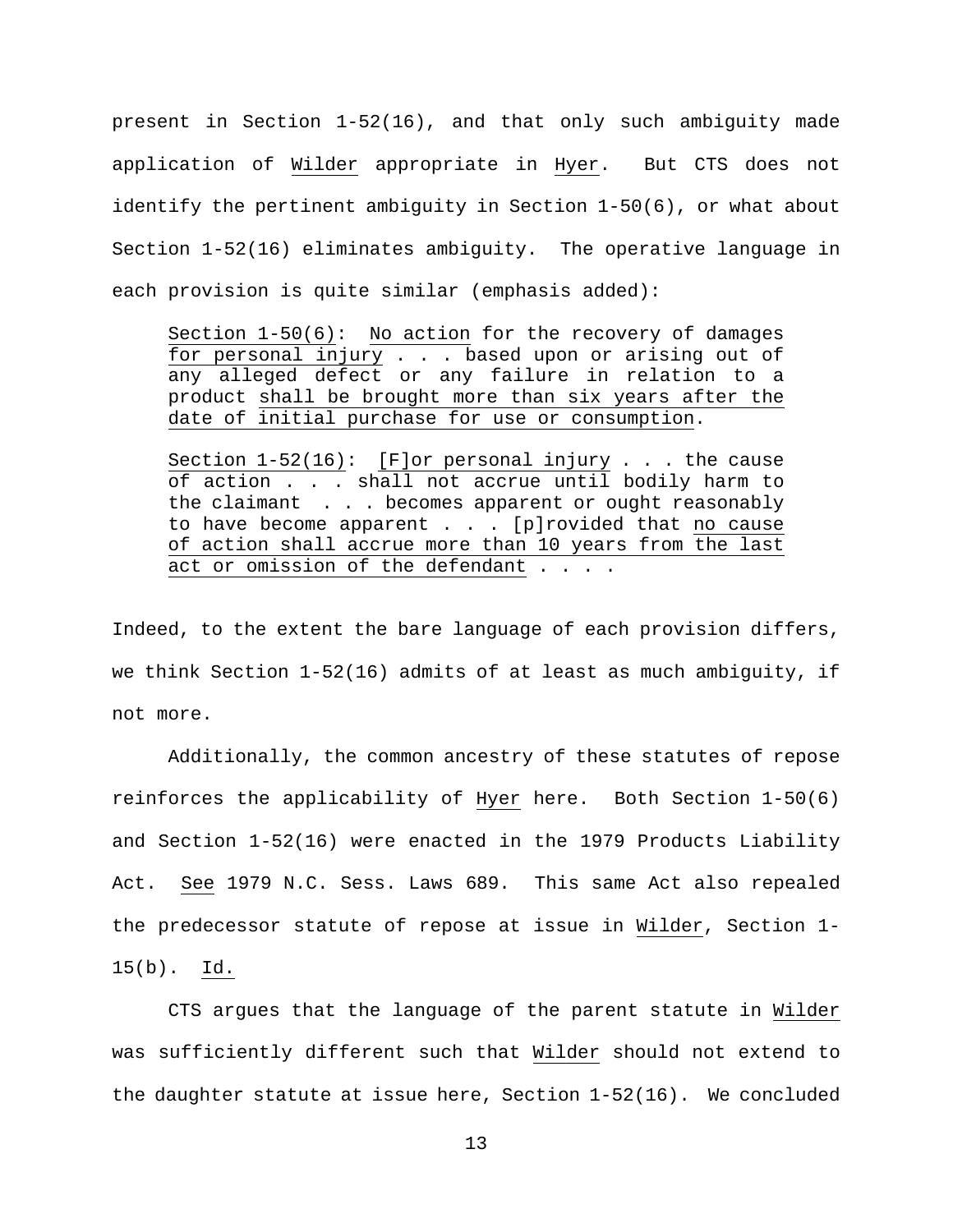in Hyer, however, that Wilder extended to the other daughter statute, Section 1-50(6). The linguistic differences CTS points to here between parent and daughter were also present in Hyer, and we do not see a meaningful difference between the two daughter statutes that would undermine a straightforward application of Hyer. In fact, of the two sister statutes, Section 1-52(16) is more closely linked to the parent statute (the "heir apparent" perhaps). Cf., e.g., Pembee Mfg. Corp. v. Cape Fear Const. Co., Inc., 329 S.E.2d 350, 353-54 (N.C. 1985) (describing the similar provision and effect of Section 1-15(b) and Section 1-52(16)). If the Wilder rule extends to Section 1-50(6), as we concluded it did in Hyer, we conclude it also extends to Section 1-52(16).

Finally, we take a small measure of comfort in the fact that although Hyer and Bullard have been on the books and applied for several decades, neither the North Carolina General Assembly nor the North Carolina courts have taken exception to our expressed understanding of North Carolina law or the implications of the Wilder decision. The Supreme Court of North Carolina has recognized that the legislature's decision not to amend a statute that has been interpreted by a court is some evidence that the legislature approves of that interpretation. See, e.g., State v. Ellison, 738 S.E.2d 161, 164 (N.C. 2013) (citing cases). The Supreme Court of North Carolina also "always presume[s] that the Legislature acted with full knowledge of prior and existing law."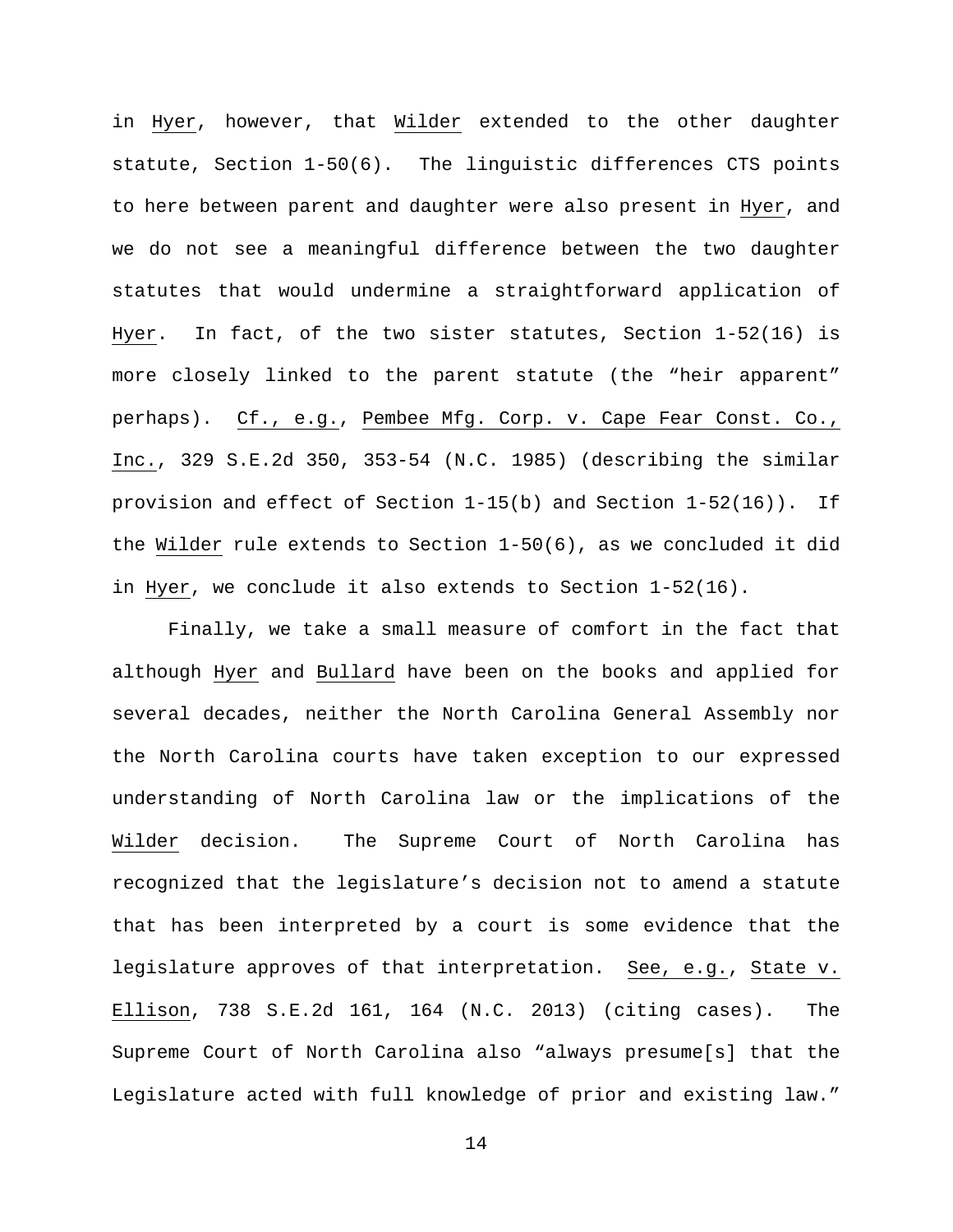Dickson v. Rucho, 737 S.E.2d 362, 369 (N.C. 2013) (quotation omitted). Amicus North Carolina Advocates for Justice informs us that the General Assembly has acted at least eight times since Wilder to amend various statutes of repose and limitations without undoing any judicial application of the law relating to claims arising from disease. See Br. Amicus Curiae North Carolina Advocates for Justice 4.

Of particular note, in 2009 the General Assembly specifically repealed Section 1-50(6), the statute of repose interpreted in Hyer and Bullard, and enacted Section 1-46.1 in its place. See 2009 N.C. Sess. Laws 420. However, the only textual change to the new product liability action statute was to replace "six years" with "12 years." Id. Moreover, the enacting law further provided that "[n]othing in this act is intended to change existing law relating to product liability actions based upon disease." Id. Though certainly not dispositive, we think the General Assembly's consideration and reenactment of the language of Section 1-50(6) in Section 1-46.1, with specific reference to "existing law" and presumed knowledge of judicial interpretations of the statute, is at least some evidence of approval of the Wilder line of cases.

In short, we re-affirm our understanding that "the [North Carolina] Supreme Court does not consider disease to be included within a statute of repose directed at personal injury claims unless the Legislature expressly expands the language to include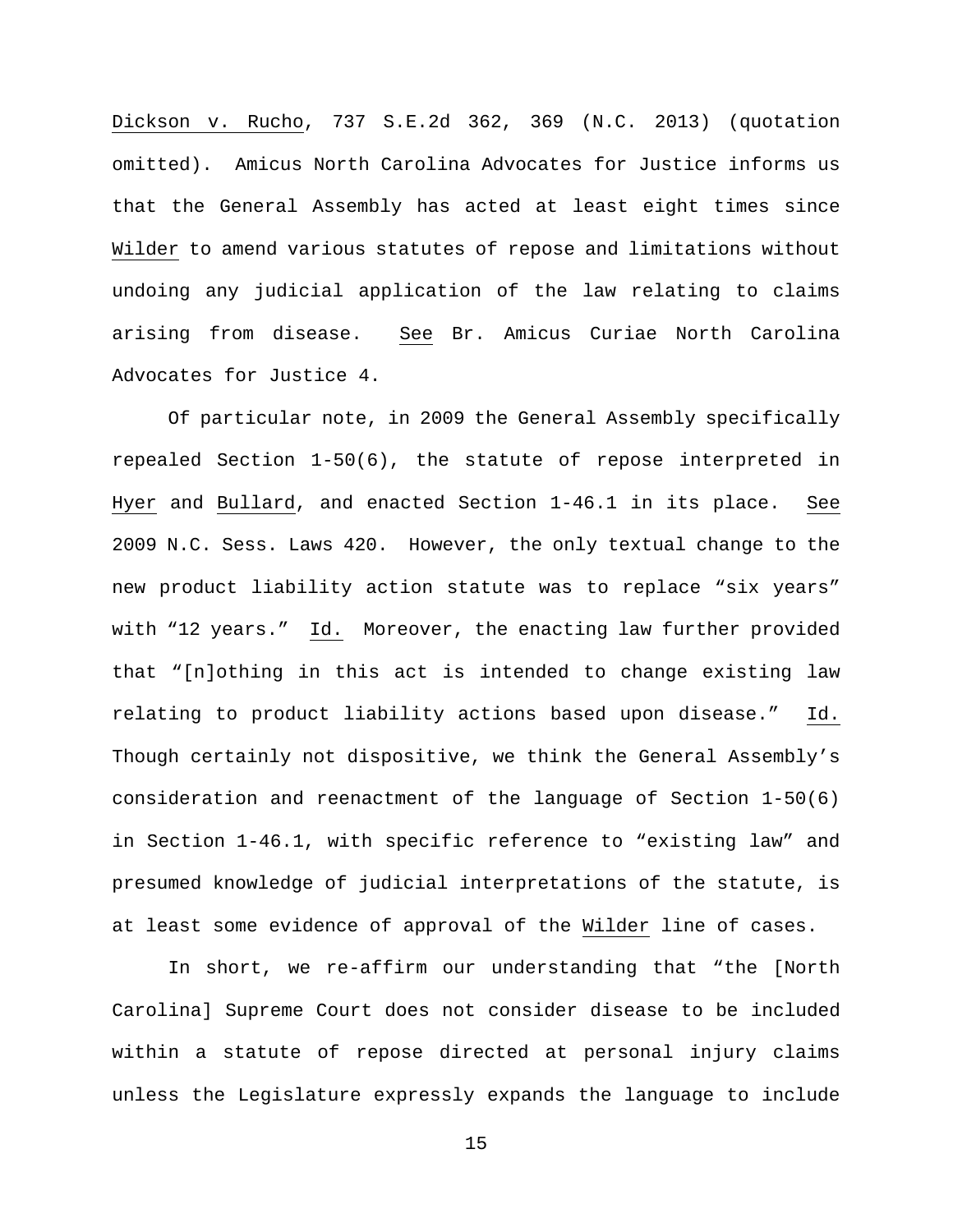it." Hyer, 790 F.2d at 34 (quotation omitted). We also re-affirm our understanding that the Supreme Court of North Carolina has recognized that "the [North Carolina] legislature ha[s] long been cognizant of the difference between diseases on the one hand and other kinds of injury on the other from the standpoint of identifying legally relevant time periods." Bullard, 74 F.3d at 534 (quoting Wilder, 336 S.E.2d at 71). Thus, looking to the law of North Carolina's highest court and "giving appropriate effect to all its implications," Assicurazioni Generali, S.p.A., 160 F.3d at 1002, consistent with our precedents we anticipate that the Supreme Court of North Carolina would rule that Section 1-52(16) is not applicable to Stahle's claim arising from disease.

## IV.

The district court did not discuss the applicability of Hyer or Bullard in reaching its decision. Instead, leaning heavily on a decision of the Eleventh Circuit, Bryant v. United States, 768 F.3d 1378 (11th Cir. 2014), the district court concluded that the statutory text of Section 1-52(16) was facially unambiguous and applied to Stahle's disease claim. Although the Eleventh Circuit of course was not bound by our prior decisions in Hyer or Bullard, the district court was, and, as discussed earlier, erred in not applying our precedent.

However, even if Hyer and its progeny were not the law of this Circuit, and we were faced with determining the scope of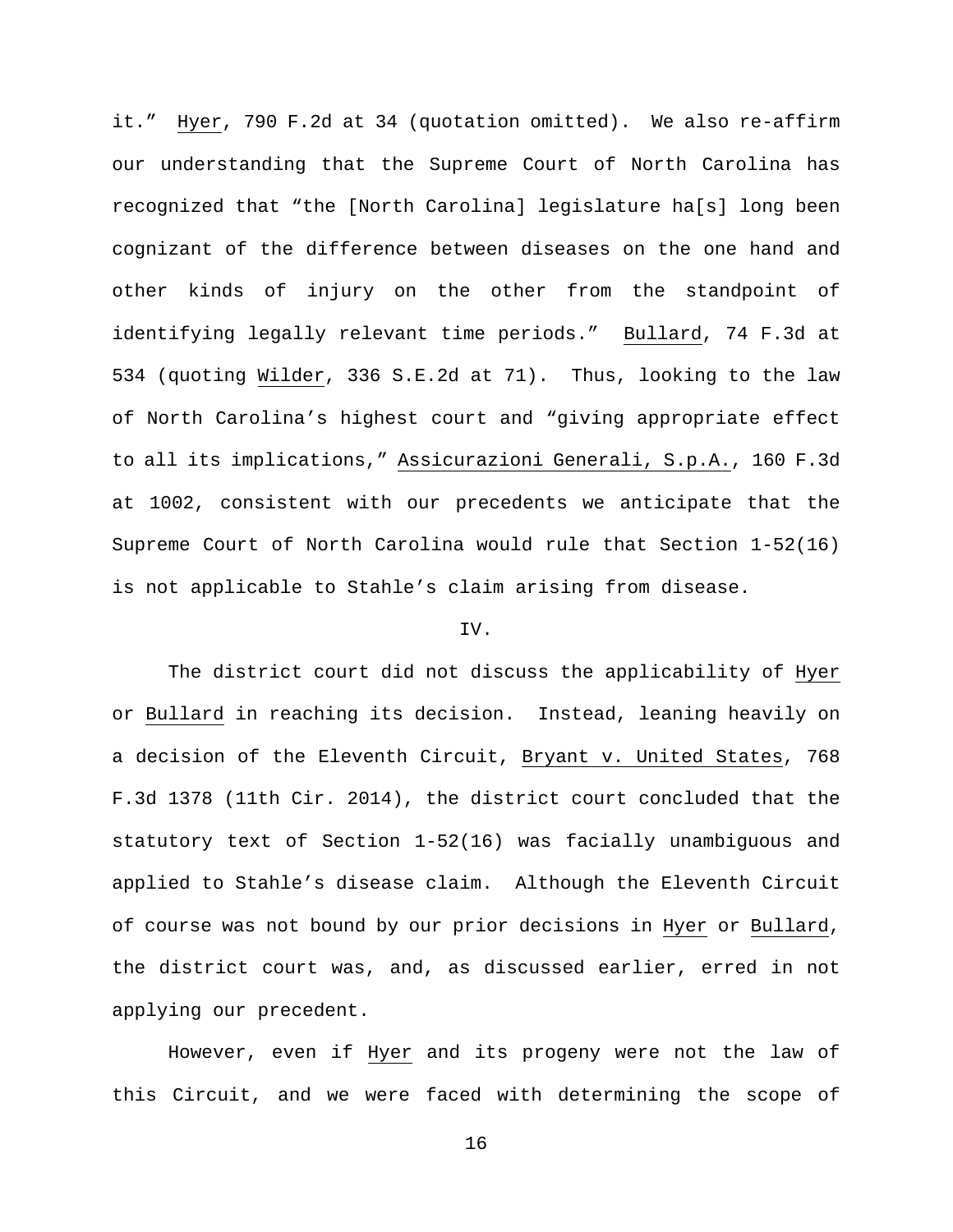Section 1-52(16) without those precedents, we would still reverse. As discussed below, North Carolina courts are guided by the principle of "plain meaning" when construing statutes. While the district court correctly adduced that principle, it did not carry it into practice "as enunciated and applied by the state's highest court." Volvo Trademark Holding Aktiebolaget v. Clark Mach. Co., 510 F.3d 474, 482 (4th Cir. 2007). The district court focused narrowly on the isolated text of subsection 16 to determine its plain meaning. However, the Supreme Court of North Carolina "does not read segments of a statute in isolation." Rhyne v. K-Mart Corp., 594 S.E.2d 1, 20 (N.C. 2004).

Read in the context of North Carolina's statutory limitations and repose scheme, Section 1-52(16) appears plainly to apply to some—but not all—personal injury claims. Specifically, it appears to apply to that set of personal injuries for which "bodily harm to the claimant . . . becomes apparent" at some point in time after the injury, N.C. Gen. Stat. § 1-52(16); that is, it applies to latent injuries.

This conclusion is further supported by North Carolina caselaw. Although the Supreme Court of North Carolina has not construed Section 1-52(16) specifically in a disease case, it has construed the statute in other contexts and also opined on its general operation in dicta. Weighing these cases, we conclude that the Supreme Court of North Carolina considers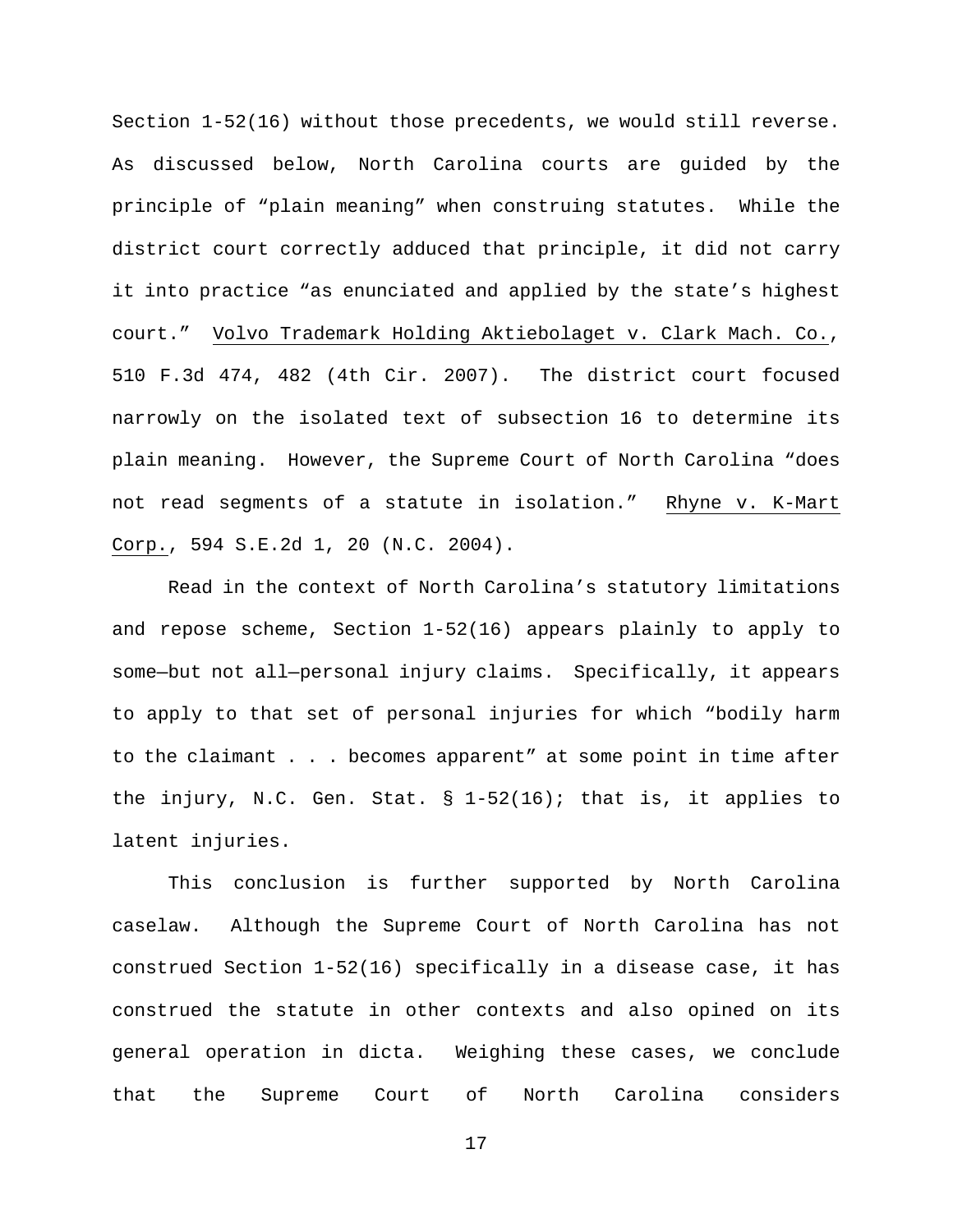Section 1-52(16) applicable only to latent injuries. Because North Carolina law clearly establishes that a disease is not a latent injury, Wilder, 336 S.E.2d at 70-71, we anticipate that the Supreme Court of North Carolina would not consider Section 1-52(16) applicable to Stahle's disease claim.

#### A.

As the Supreme Court of North Carolina has explained, "[w]hen the language of a statute is clear and without ambiguity, it is the duty of [a court] to give effect to the plain meaning of the statute." Diaz v. Div. of Soc. Servs., 628 S.E.2d 1, 3 (N.C. 2006). Importantly, however, the Supreme Court of North Carolina "does not read segments of a statute in isolation." Rhyne, 594 S.E.2d at 20. Instead, in determining "the plain meaning of the words chosen by the legislature," the Supreme Court of North Carolina reads those words "within the context of the statute." Brown v. Flowe, 507 S.E.2d 894, 895-96 (N.C. 1998); accord, e.g., Dickson, 737 S.E.2d at 370; Watson Indus. v. Shaw, 69 S.E.2d 505, 511 (N.C. 1952) ("Few words are so plain that the context or the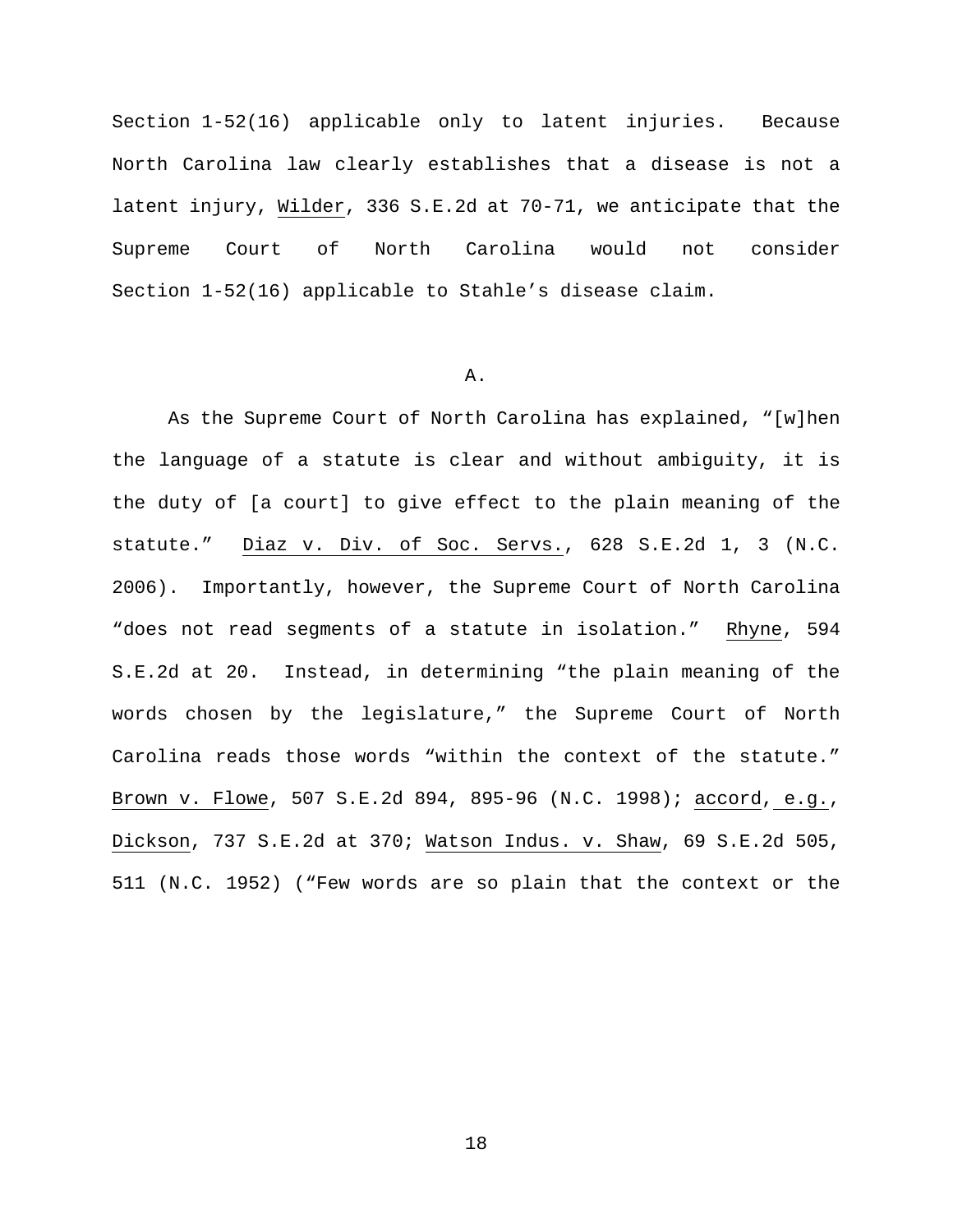occasion is without capacity to enlarge or narrow their extension.") (quotation omitted).<sup>[4](#page-18-0)</sup>

CTS urges us, in essence, to eschew a contextual reading of Section 1-52 and find that subsection 16 by itself is clear and unambiguous and applies to Stahle's claim. Notwithstanding that this approach is inconsistent with the principles of North Carolina statutory construction just articulated, we think the argument fails on its own terms.

First, in Misenheimer, the Supreme Court of North Carolina stated: "We find N.C.G.S. § 1-52(16) to be ambiguous on its face." 637 S.E.2d at 175. The Misenheimer court was not considering the clarity of Section 1-52(16) with respect to a disease claim, and a statute may be facially ambiguous as to only some applications while having discrete unambiguous application elsewhere. However, Misenheimer significantly undermines CTS's argument that the statute is unambiguous even in isolation, and our analysis of subsection 16 certainly is informed by the Supreme Court of North Carolina's determination that the statute is "ambiguous on its face."

<span id="page-18-0"></span> <sup>4</sup> Cf. also, e.g., FDA v. Brown & Williamson Tobacco Corp., 529 U.S. 120, 133 (2000) ("It is a fundamental canon of statutory construction that the words of a statute must be read in their context and with a view to their place in the overall statutory scheme. A court must therefore interpret the statute as a symmetrical and coherent regulatory scheme, and fit, if possible, all parts into an harmonious whole.") (internal citations and quotations omitted).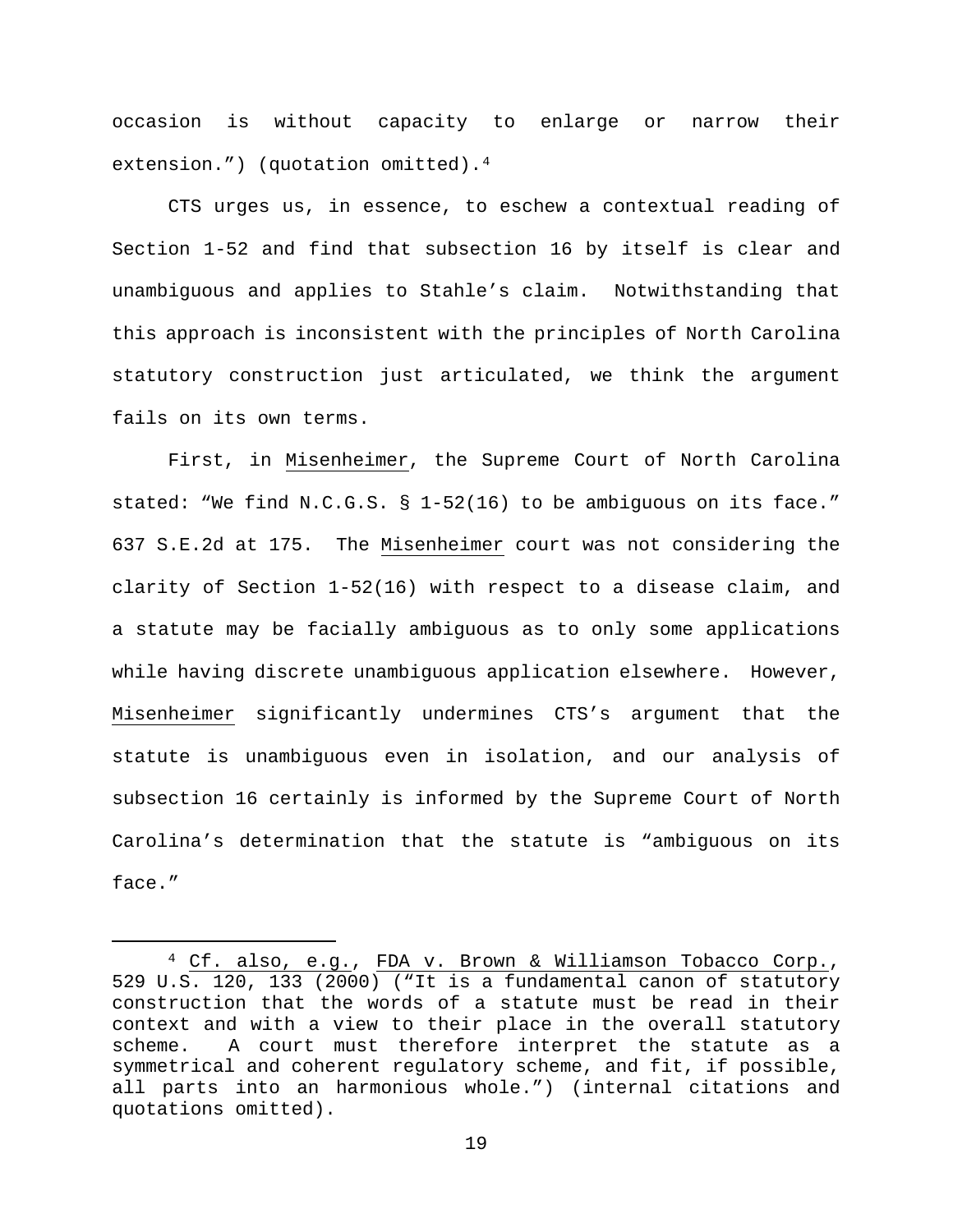Second, CTS's principal argument that subsection 16 has unambiguous application to disease claims is that the text does not explicitly exclude disease claims. True enough. However, the text does not explicitly include disease claims either. Absent explicit textual inclusion of disease, CTS's argument turns on disease being unambiguously included within the set of "personal injuries" to which subsection 16 is addressed. We are skeptical, not least because the Supreme Court of North Carolina in Misenheimer specifically found that Section 1-52(16) "is ambiguous as to what is intended by the use of the words 'personal injury.'" 637 S.E.2d at 175.

Regardless, CTS's argument is based on reading subsection 16 in isolation. As noted above, this is not the approach to statutory construction articulated by the Supreme Court of North Carolina. To determine whether there is a clear and unambiguous plain meaning of the words in Section 1-52(16), we must read those words in their statutory context.<sup>[5](#page-19-0)</sup>

<span id="page-19-0"></span> <sup>5</sup> As noted, North Carolina courts "always presume[] that the Legislature acted with full knowledge of prior and existing law," including judicial interpretations and the common law. Dickson, 737 S.E.2d at 369 (quotation omitted). For example, in Rowan County Board of Education v. U.S. Gypsum Co., 418 S.E.2d 648 (N.C. 1992), the plaintiff school board brought an action to recover asbestos remediation costs. The last of the defendant's products had been installed 24 years before the plaintiff sued, and the defendant argued that a host of statutes of limitations and repose, including Section 1-52(5) and Section 1-50(6), barred the suit. Id. at 650-52. The Supreme Court of North Carolina found that the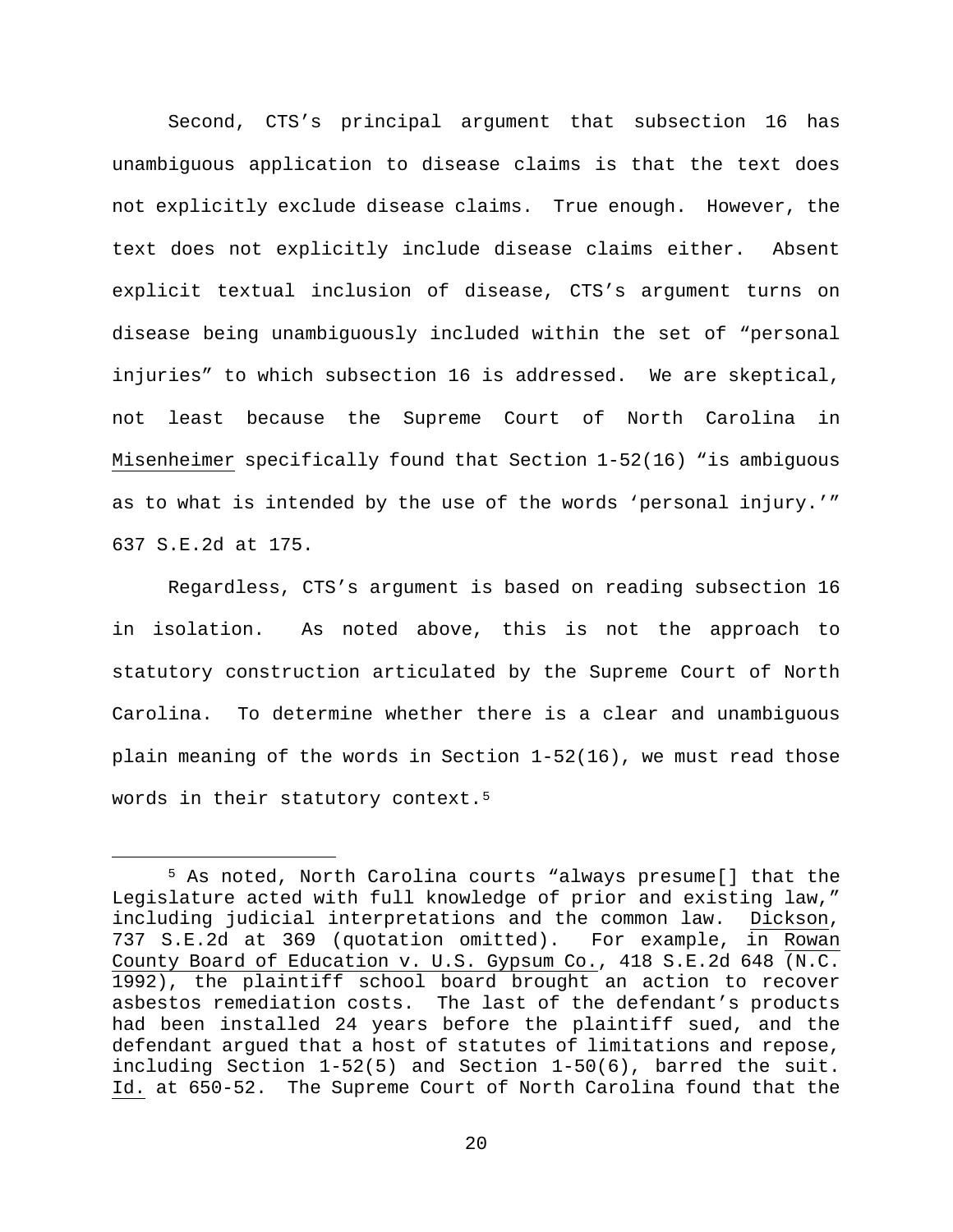Chapter 1 of the North Carolina General Statutes covers "Civil Procedure," within which Subchapter II covers "Limitations" and provides both general limitations on civil actions as well as limitations applicable to numerous specific types of civil actions. The first general provision, Section 1-15, states that "[c]ivil actions can only be commenced within the periods prescribed in this Chapter, after the cause of action has accrued, except where in special cases a different limitation is prescribed by statute." N.C. Gen. Stat. § 1-15(a). The "periods prescribed" are provided in a host of subsequent sections. The periods prescribed for "the commencement of actions, other than for the recovery of real property" are set forth in Article 5. Id. § 1- 46.

Article 5 is divided into ten different sections, each of which enumerates the various types of actions that must be commenced within a certain period of time, ranging from 12 years, id. § 1-46.1, to two months, id. § 1-54.1. The sixth of these sections, Section 1-52, enumerates types of actions that must be

Ĩ.

statutes contained an exception for the school board, as a political subdivision of the state, under the common law doctrine of nullum tempus occurrit regi ("time does not run against the<br>king"). Id. at 651-54. The statutes in Rowan County, some of Id. at 651-54. The statutes in Rowan County, some of which are relevant here, contained no explicit textual reference to such an exception. We do not read that case as a departure from North Carolina's focus on plain meaning; we read it as further recognition that the plain meaning of words comes from context, and that context includes both the statutory and jurisprudential environments in which the statutory words were laid down.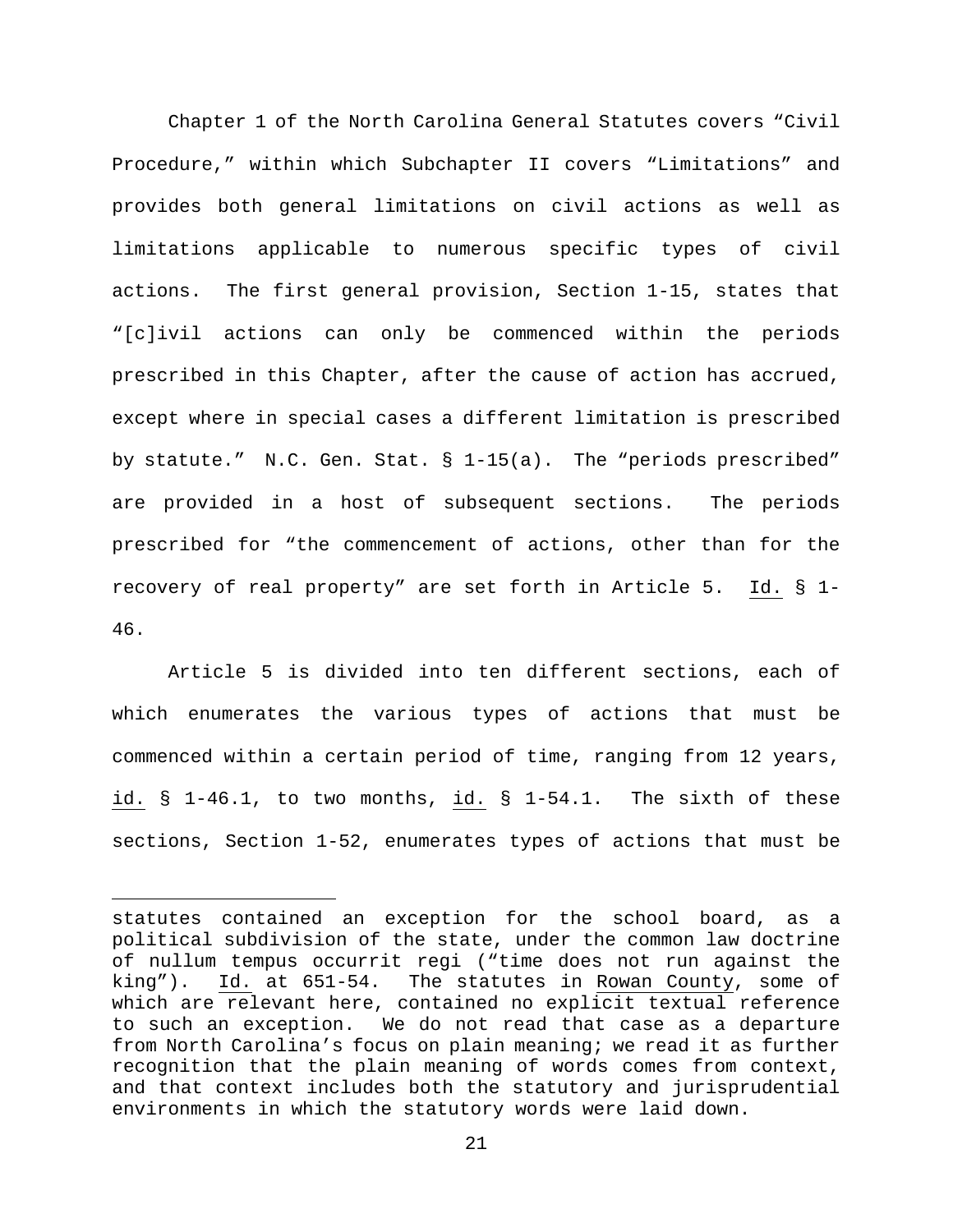commenced "[w]ithin three years." Id. § 1-52. Section 1-52 in turn is broken into twenty different subsections.

Most of these twenty subsections are similar in form, describing different types of civil actions; they comprise a list, enumerating those actions that are timely if brought "[w]ithin three years." Id. § 1-52. Grammatically, most of these subsections are incomplete. They are sentence fragments enumerating different categories of civil actions, and must be read in conjunction with the section's introductory text to pull in the "three years" language (and even then do not become grammatically complete sentences).

For example, the text of the second subsection reads only: "Upon the official bond of a public officer." Id. § 1-52(1a). Read with the introductory phrase at the beginning of Section 1-52, the combined text becomes: "Within three years an action . . . [u]pon the official bond of a public officer." This combined fragment, incorporated into the overarching general limitation provision of Section 1-15 leads to a complete statutory command: "Civil actions [upon the official bond of a public officer] can only be commenced within [three years], after the cause of action has accrued, except where in special cases a different limitation is prescribed by statute." Id. §§ 1-15(a), 1-52, 1-52(1a).

Relevant here, subsection 5 of Section 1-52 specifically limits actions "[f]or criminal conversation, or for any other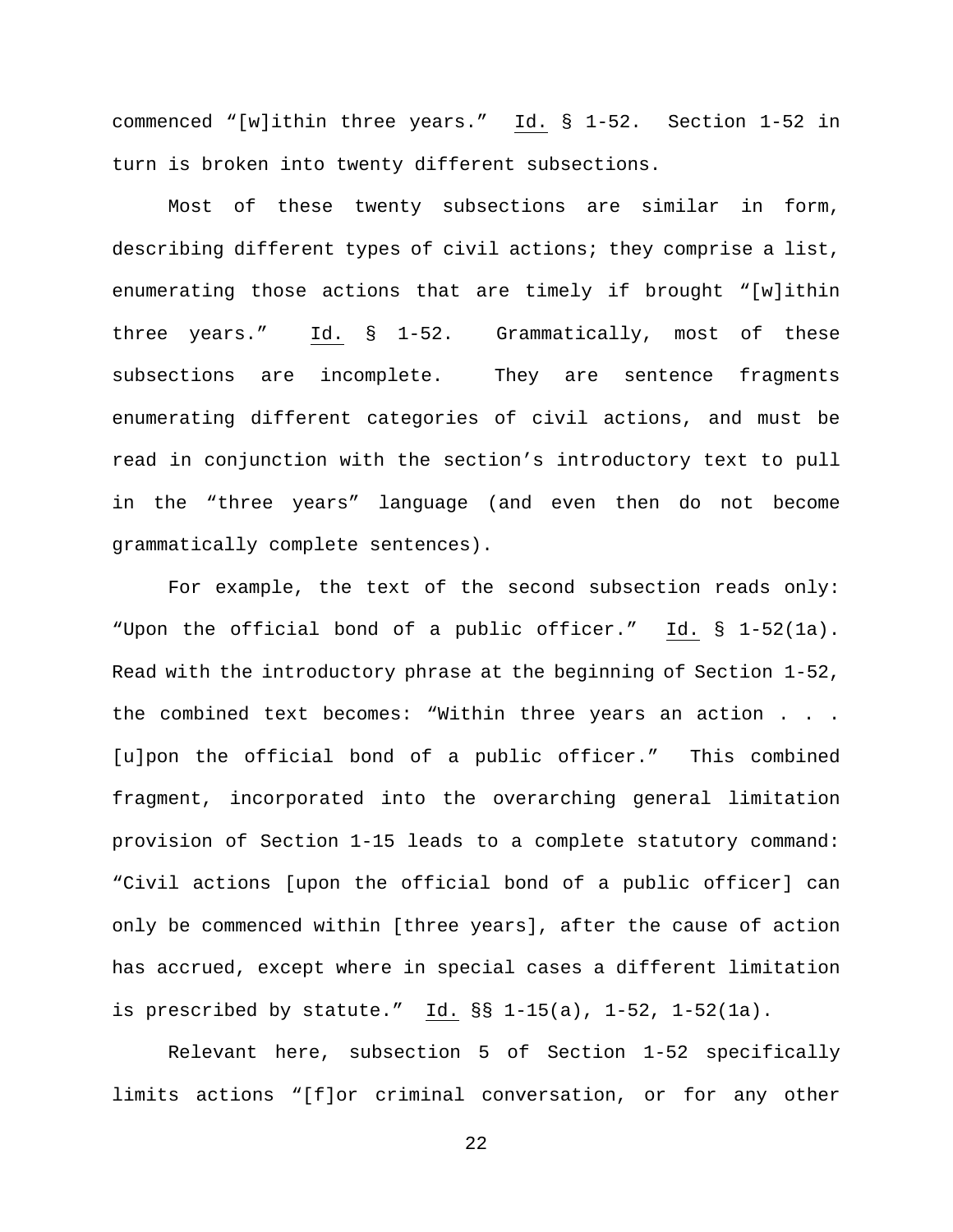injury to the person or rights of another, not arising on contract and not hereafter enumerated." Id. § 1-52(5). The language "any other injury to the person or rights of another" is extremely broad, and appears to establish a three year statute of limitations for any non-contract-based action arising from an "injury to the person," unless the action is thereafter specifically enumerated.

Reading down the subsections of Section 1-52, we come at last to subsection 16 (as it read at the relevant time):

Unless otherwise provided by statute, for personal injury or physical damage to claimant's property, the cause of action, except in causes of actions referred to in G.S. 1-15(c), shall not accrue until bodily harm to the claimant or physical damage to his property becomes apparent or ought reasonably to have become apparent to the claimant, whichever event first occurs. Provided that no cause of action shall accrue more than 10 years from the last act or omission of the defendant giving rise to the cause of action.

Id. § 1-52(16). This subsection is structured differently than most of the others in Section 1-52. It reads as grammatically complete sentences without recourse to Section 1-52's introductory text (in fact becoming ungrammatical when read with the "three years" introductory text). Nor can it easily be incorporated into the general limitation command of Section 1-15.

CTS argues that it is undisputed that the first sentence of subsection 16 sets forth a three-year statute of limitations for all causes of action covered by the provision, and that the second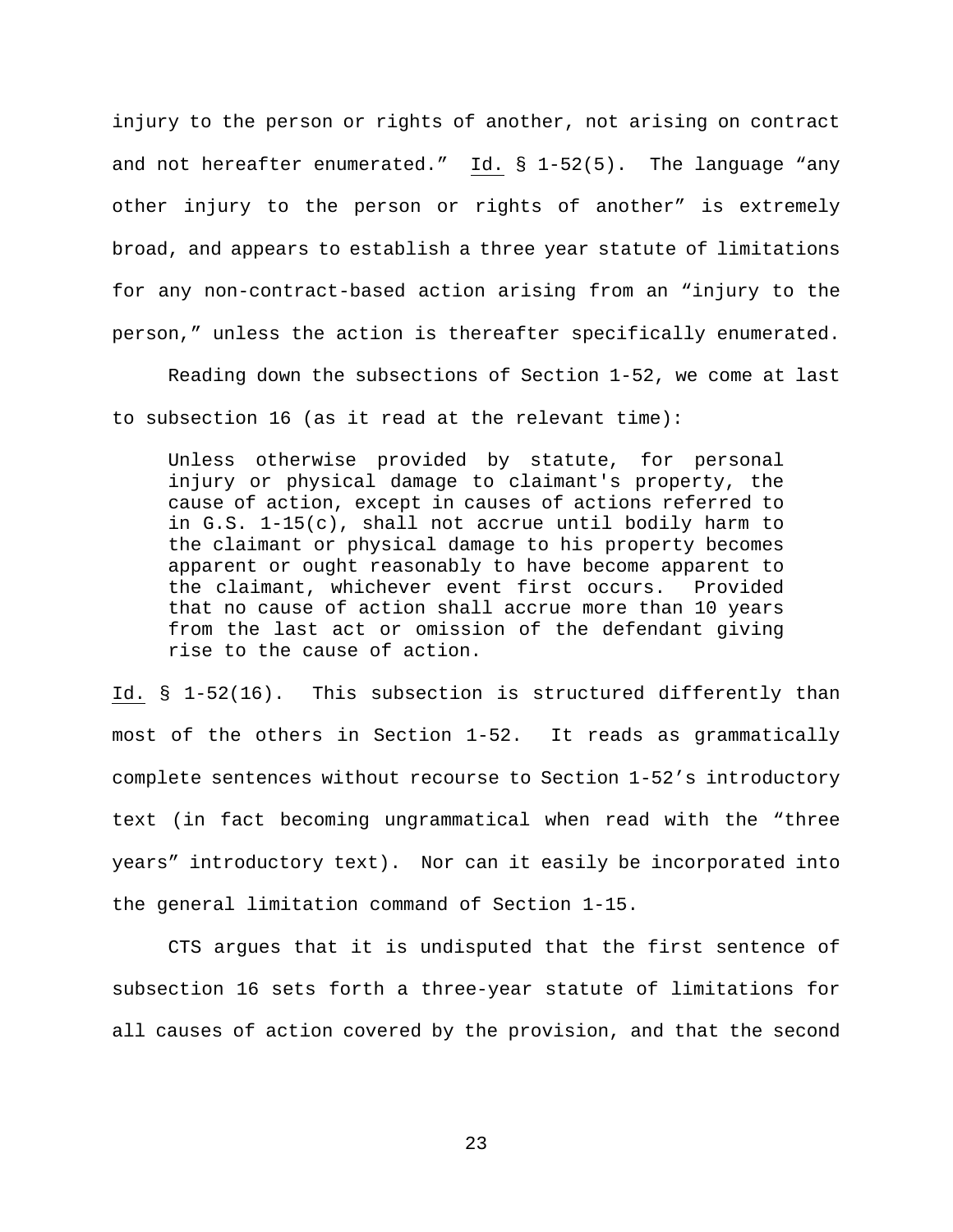sentence sets forth a ten-year repose period.<sup>[6](#page-23-0)</sup> CTS further argues that subsection 16 by its express terms applies to all causes of action "for personal injury." Thus, the second sentence of subsection 16 establishes a ten-year repose period for all causes of action "for personal injury." We disagree.<sup>7</sup>

<span id="page-23-1"></span><sup>7</sup> Although CTS chooses not to carry it so far, an argument could be made that the second sentence of subsection 16 sweeps even broader. Read alone, the second sentence is devoid of any language limiting it to a particular type of cause of action. It provides that "no cause of action shall accrue more than 10 years from the last act or omission of the defendant giving rise to the cause of action." N.C. Gen. Stat.  $\S$  1-52(16). Without context, this could be read as a blanket bar on the accrual of any action after ten years.

We are confident this is not the intended effect. We would expect that such a generally-applicable limitation on actions would appear in the general provisions portion of the statute (Article 3, "Limitations, General Provisions") rather than within the sixteenth subsection of the sixth section within an article governing only non-real property-based civil actions. It is most natural to read the second sentence of subsection 16 as applicable only to those actions covered by the first sentence. Such an understanding also prevents conflict with various other statutes. For example, if the ten-year period in the second sentence covered all causes of action, then the twelve-year period in Section 1- 46.1, covering certain products liability actions, would be

<span id="page-23-0"></span> <sup>6</sup> The distinction between statutes of limitations and repose was thoroughly discussed in Waldburger v. CTS Corp., 723 F.3d 434, 441-42 (4th Cir. 2013), reversed 134 S. Ct. 2175 (2014). However, CTS's suggestion that Waldburger supports their argument misses<br>the mark. The decisions in Waldburger concerned whether the The decisions in Waldburger concerned whether the federal Comprehensive Environmental Response, Compensation, and Liability Act of 1980 (CERCLA) pre-empted state statutes of repose, including that contained in the second sentence of North Carolina General Statute 1-52(16). The Supreme Court in Waldburger held that the North Carolina statute of repose was not preempted. 134 S. Ct. at 2185-88. At issue here is whether the non-preempted North Carolina statute applies to claims arising from disease. This issue was not before the courts in Waldburger, and Waldburger has no bearing on the current case.

<sup>24</sup>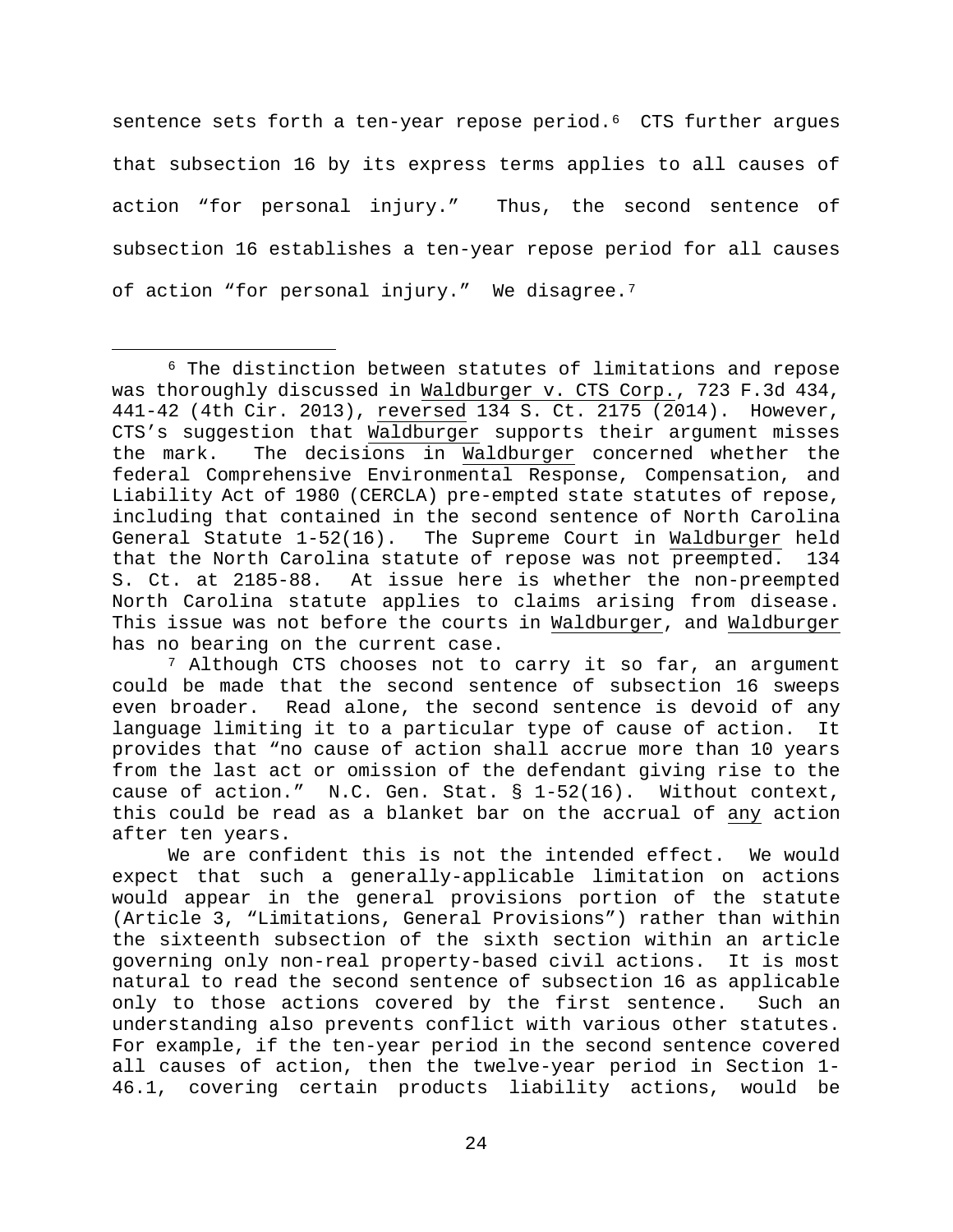The first sentence of subsection 16 does not say, expressly or otherwise, that "all causes of action for personal injury must be commenced within three years"; it says: "Unless otherwise provided by statute, for personal injury . . . the cause of action . . . shall not accrue until bodily harm to the claimant . . . becomes apparent." Id. § 1-52(16). The operative verb is "accrue," suggesting in the first instance that subsection 16 is an accrual provision. Further, the first sentence only has meaningful effect for those personal injuries for which the harm is not immediately apparent: that is, latent injuries. For personal injuries where the harm is immediately apparent, this provision would serve no meaningful purpose.

But most importantly, reading subsection 16 as encompassing all personal injury actions would render the personal injury language in the preceding subsection 5 meaningless. Subsection 5 establishes a three-year statute of limitation expressly for actions for "any other injury to the person." See, e.g., Misenheimer, 637 S.E.2d at 177 ("Personal injuries are covered in [Section] 1-52(5) . . . . "). Reading subsection 16 as CTS proposes

Ĩ.

meaningless. Cf., e.g., Lunsford v. Mills, 766 S.E.2d 297, 304 (N.C. 2014) (explaining that it is "fundamental" that courts should "not construe an individual section in a manner that renders another provision of the same statute meaningless") (quotation omitted); Brown v. Brown, 539 S.E.2d 621, 625 (N.C. 2000) ("Courts, of course, presume that the General Assembly would not intend something so absurd as contradicting itself in the same statute.")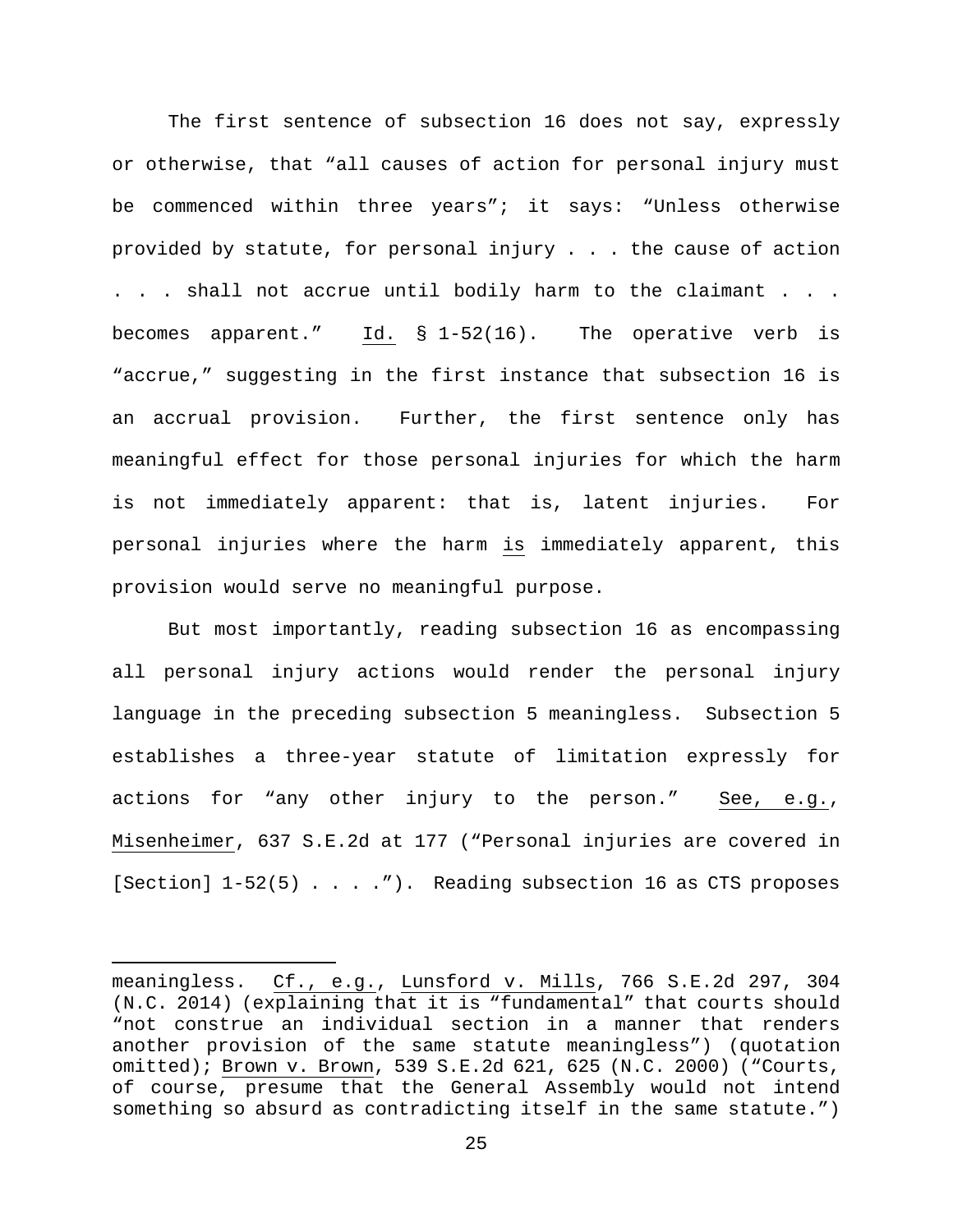would read the language of subsection 5 out of North Carolina's statutory scheme, a result strongly disfavored by North Carolina. The Supreme Court of North Carolina considers it "a fundamental principle of statutory interpretation that courts should evaluate a statute as a whole and not construe an individual section in a manner that renders another provision of the same statute meaningless." Lunsford v. Mills, 766 S.E.2d 297, 304 (N.C. 2014) (quotation omitted). We decline to construe subsection 16 in such a manner.

Reading North Carolina's statute as a whole, and heeding the Supreme Court of North Carolina's guidance that we should not construe one statutory provision so as to render another meaningless, we conclude that subsection 5 is the pertinent statute of limitation for civil actions for an "injury to the person." We conclude that subsection 16 in turn is an accrual provision that applies to a subset of those actions, namely those in which the harm is not immediately apparent, but rather "becomes apparent" at some later point in time. In other words, Section 1-52(16) applies to certain latent injuries. We think these conclusions are plain from the text of the North Carolina statute, and as further explained below, comport with North Carolina caselaw.

B.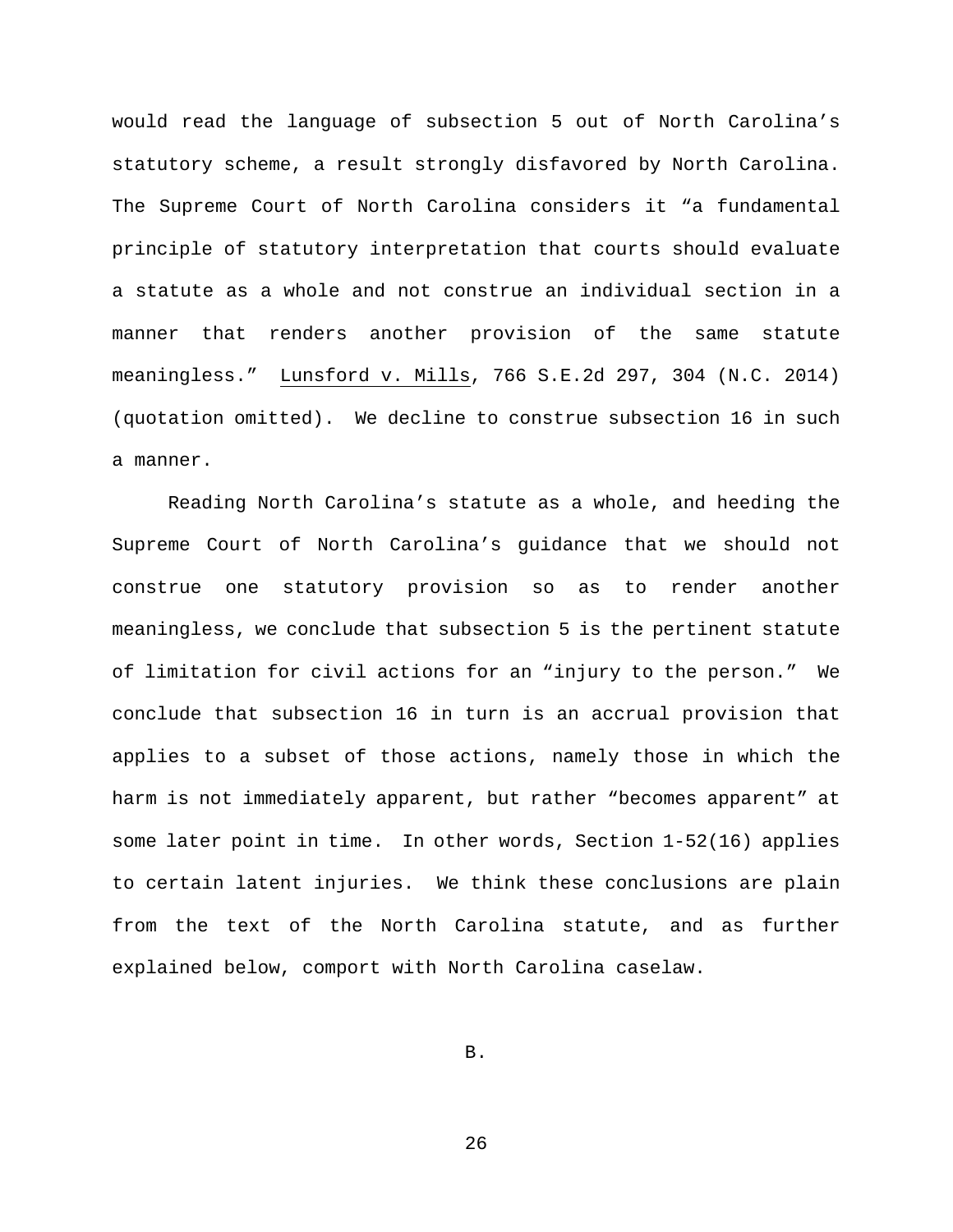While the Supreme Court of North Carolina has not directly addressed the applicability of Section 1-52(16) to disease claims, it has had occasion to opine generally on the operation of the statute. CTS argues that the Supreme Court of North Carolina has all but held subsection 16 applicable to disease claims, citing to language in two cases, Wilder and Dunn v. Pacific Employers Insurance Co., 418 S.E.2d 645 (N.C. 1992). While the language in Wilder and Dunn was dicta, well-considered dicta of a state's highest court is relevant to a federal court sitting in diversity. See, e.g., Private Mortg. Inv. Servs., Inc. v. Hotel & Club Assocs., Inc., 296 F.3d 308, 312 (4th Cir. 2002).

At issue in Wilder was a legacy statute of repose, Section 1-15(b). Although Section 1-52(16) was not at issue, the Wilder court did reference the statute in discussing the purpose of Section 1-15(b). The Supreme Court of North Carolina noted that the "primary purpose" of Section 1-15(b) was "to change the accrual date from which the period of limitations begins to run on latent injury claims," and that Section 1-15(b) "[was] not intended to be a statute of limitations governing all negligence claims, such as the statute of limitations contained in the first clause of [Section]  $1-52(16)$ ." 336 S.E.2d at 69. From this, CTS argues that the Supreme Court of North Carolina considers Section 1- 52(16) to govern all negligence claims.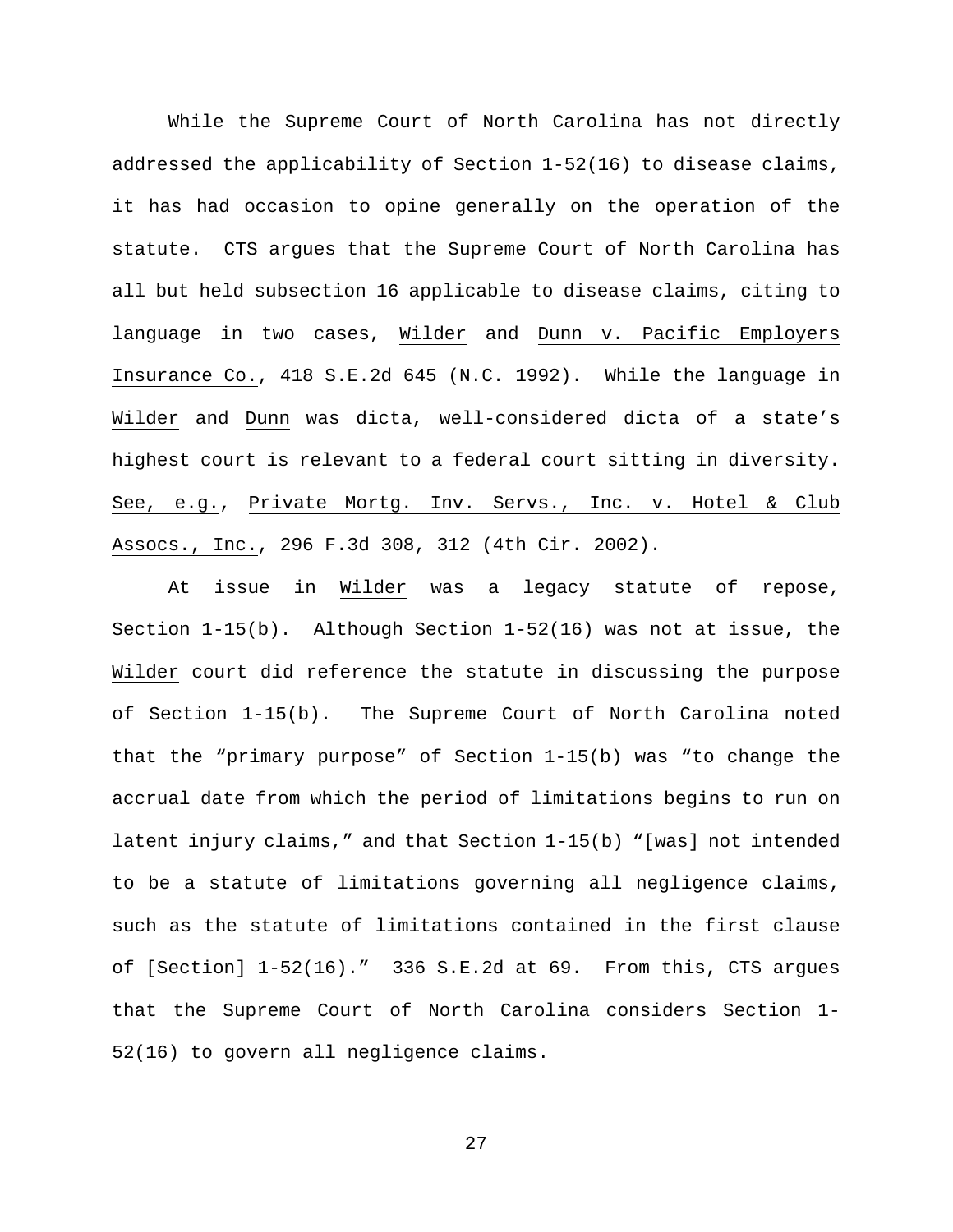CTS also points us to Dunn, where the issue was the timeliness of a wrongful death action. The decedent had been diagnosed with liver cancer in August 1985 and died a little less than two years later. 418 S.E.2d at 646. The wrongful death action was brought by his widow just less than two years after the decedent's death (or nearly four years after the diagnosis). Id. The operative statute, Section 1-53(4), provided a two-year limit on bringing wrongful death actions, but further barred an action where "the decedent would have been barred, had he lived, from bringing an action for bodily harm because of the provisions of [Section] 1-15(c) or [Section] 1-52(16)." Id. (quoting N.C. Gen. Stat. § 1-53(4)). The defendant in Dunn argued that Section 1- 52(16) would have barred an action by the decedent, had he lived, three years after his diagnosis; since almost four years had passed, the suit should be barred. Id. at 647.

The Supreme Court of North Carolina rejected this argument, holding that the wrongful death statute's proviso only barred actions that were barred by the listed statutes within the decedent's lifetime. Id. at 647-48. Because the decedent died within three years of his diagnosis, his claim was not time-barred in life, and his widow had two years from his death to bring the wrongful death action. Id. CTS here argues that implicit in Dunn was a finding by the Supreme Court of North Carolina that Section 1-52(16) normally applied to claims arising from disease.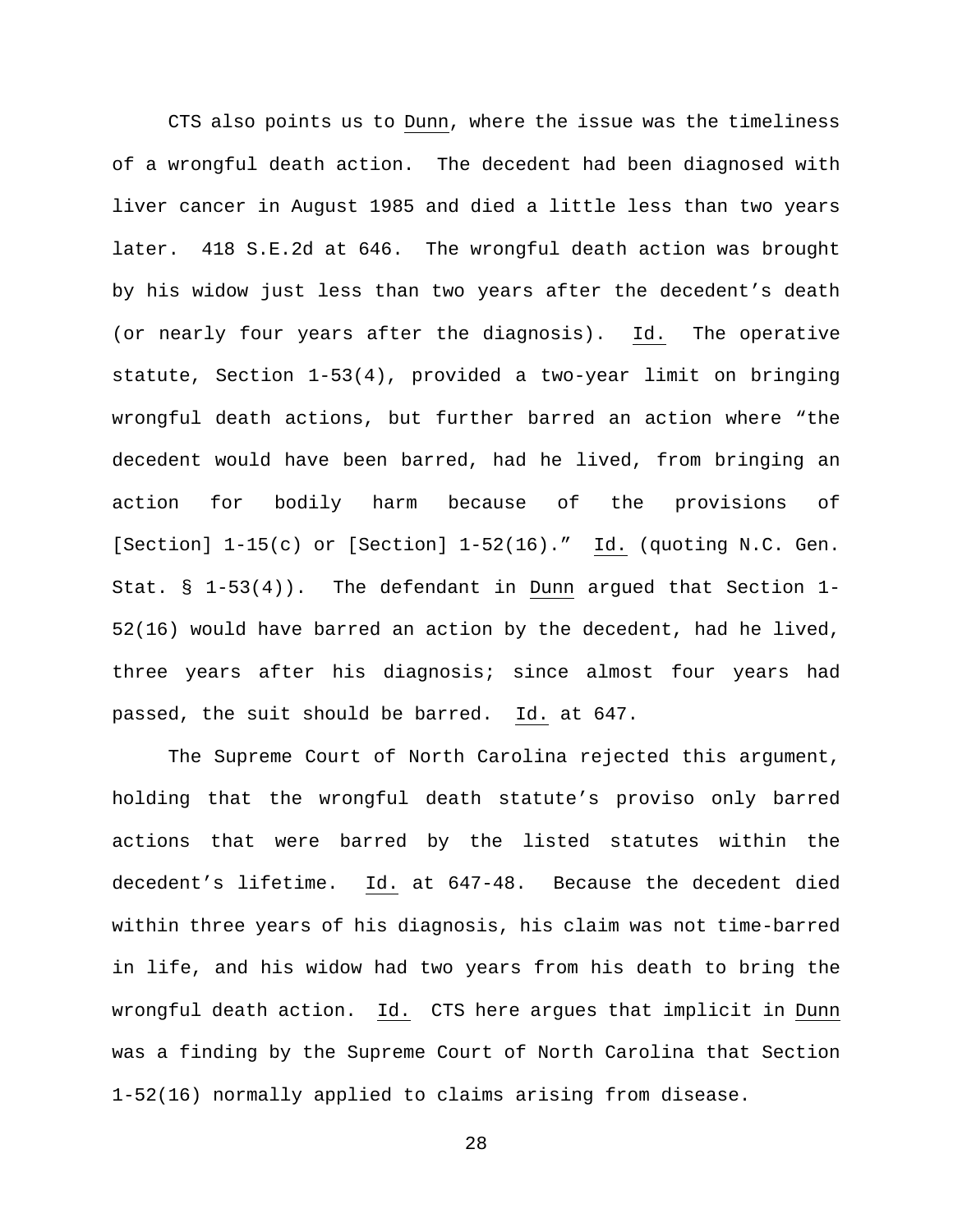If the language in Wilder and Dunn constituted the Supreme Court of North Carolina's only extant pronouncements on Section 1- 52(16), CTS's argument would have considerably more force. However, picking out just Wilder and Dunn from the caselaw is akin to "looking over a crowd and picking out your friends." Yellow Freight Sys., Inc. v. Reich, 8 F.3d 980, 987 (4th Cir. 1993) (quotation omitted). Other Supreme Court of North Carolina cases, including more recent cases with fuller analysis of Section 1-52(16), seriously undermine CTS's position.

For example, three years after Wilder, the Supreme Court of North Carolina decided Boudreau v. Baughman, 368 S.E.2d 849 (N.C. 1988). The plaintiff in Boudreau seriously injured himself using a chrome-metal chair manufactured by the defendant. The defendant asserted that the action was barred by several North Carolina statutes of repose, which the court ultimately rejected as it found the dispute was governed by Florida law. 368 S.E.2d at 853-56, 853 n.2. However, in discussing the potential applicability of North Carolina law, the Supreme Court stated:

Defendants also contend that the action would be timebarred by N.C.G.S.  $\S$  1-52(16) . . . . We need not consider the effect of the ten-year period prescribed by section 1-52(16). This section replaced [legacy Section] 1-15(b) . . . and its primary purpose appears to have been the adoption of the "discovery" rule. That is, it was intended to apply to plaintiffs with latent injuries. It is undisputed that plaintiff was aware of his injury as soon as it occurred. Thus the statute is inapplicable on the facts of this case.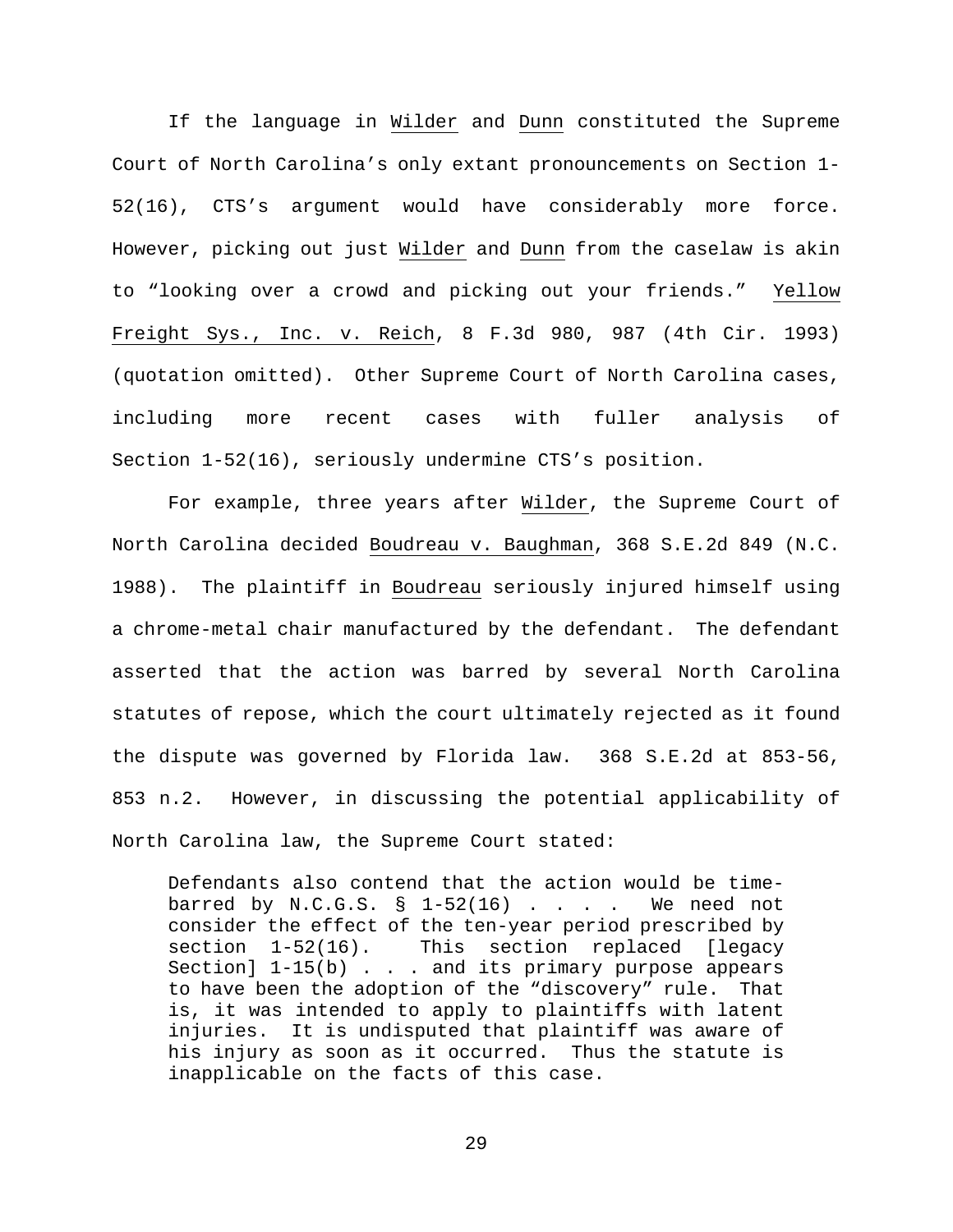368 S.E.2d at 853 n.2 (internal citations omitted). Boudreau indicates that the Supreme Court of North Carolina considers Section 1-52(16) "inapplicable" to plaintiffs who are "aware of [their] injury as soon as it occur[s]." In other words, Section 1-52(16) "was intended to apply to plaintiffs with latent injuries." Id.

In 2006, the Supreme Court of North Carolina decided Misenheimer. Misenheimer dealt directly with the interaction of Sections 1-52(5) and 1-52(16), though in an action for "criminal conversation" rather than disease.[8](#page-29-0) The court explained that Section 1-52(5) was "[t]he pertinent statute of limitations"<sup>[9](#page-29-1)</sup> while Section 1-52(16) "establishes what is commonly referred to as the discovery rule, which tolls the running of the statute of limitations for torts resulting in certain latent injuries," though "such actions remain subject to the statute of repose provision in [Section] 1-52(16)." 637 S.E.2d at 175-76. Like Boudreau, Misenheimer suggests to us that the Supreme Court of

<span id="page-29-0"></span> <sup>8</sup> Section 1-52(5) covers actions "[f]or criminal conversation, or for any other injury to the person or rights of another, not arising on contract and not hereafter enumerated." N.C. Gen. Stat.  $$1-52(5)$ .

<span id="page-29-1"></span> $9$  In Hyer, we indicated that Section  $1-52(5)$  was the pertinent statute of limitations for disease claims. See 790 F.2d at 34 ("[W]e note that Wilder also confirms . . .  $\overline{\text{that}}$  when plaintiff sued within three years after his illness was first diagnosed, his suit was timely under N.C.G.S. § 1-52(5).").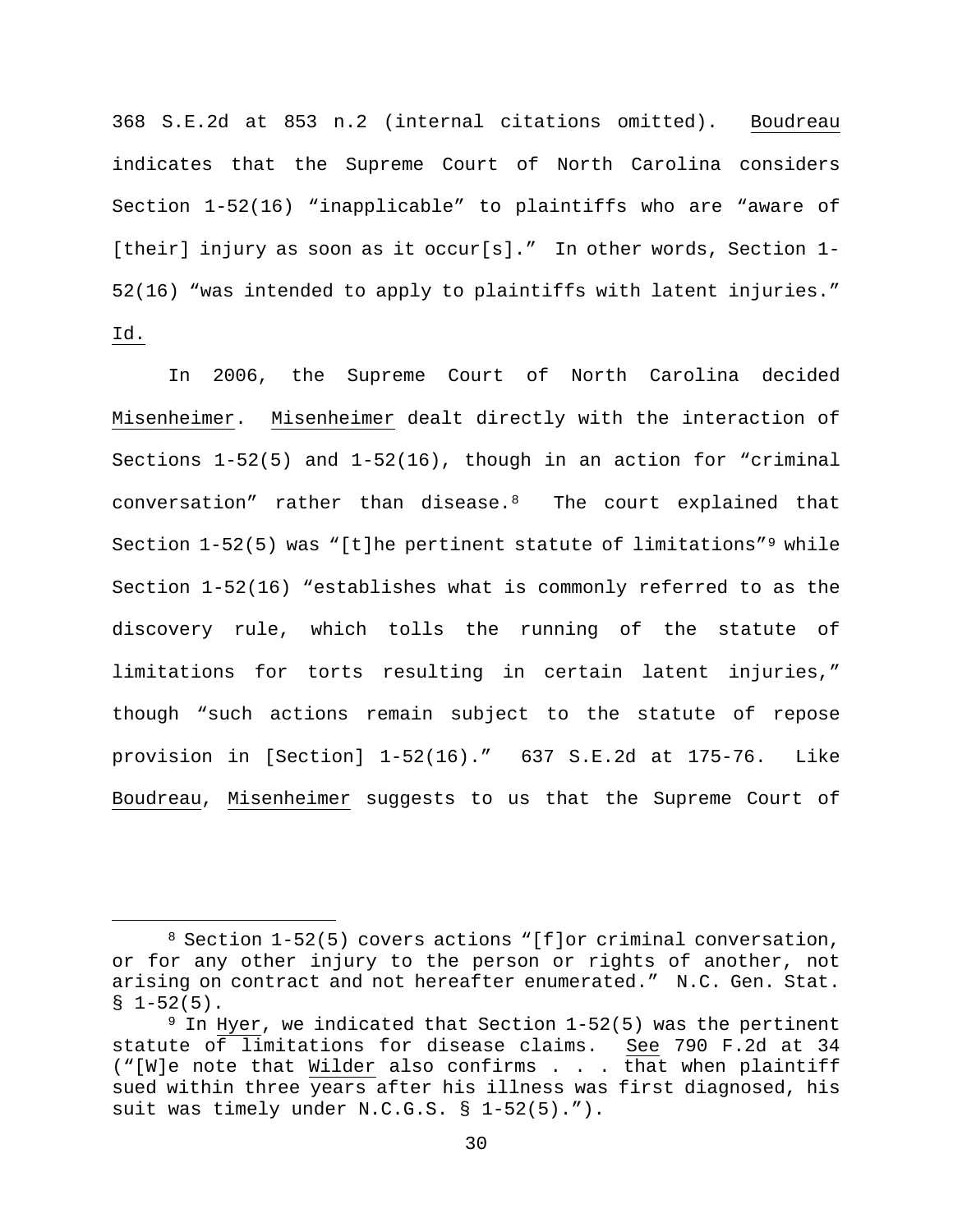North Carolina considers Section 1-52(16) applicable only in "such actions," that is, "torts resulting in certain latent injuries."

Importantly, the Misenheimer court further explained that the express reference to "criminal conversation" in Section 1-52(5) did not bar application of Section 1-52(16) in certain cases. 637 S.E.2d at 176. The Misenheimer defendant had noted that Section 1-52(16) stated that it applied "[u]nless otherwise provided by statute," and argued that Section 1-52(5)'s specific reference to "criminal conversation" meant that such actions were "otherwise provided by statute" and thus Section 1-52(16) could not apply. Id. The Supreme Court rejected this argument, specifically noting the effect such a reading would have on actions for personal injuries. The court noted that, in addition to criminal conversation, "[p]ersonal injuries are covered in [Section] 1-52(5)" and defendant's argument, if accepted, would bar application of Section 1-52(16) even though that section also "specifically applies to 'personal injury.'" Id. at 176-77. To harmonize the two provisions, the court found that "[Section] 1- 52(5)'s reference to criminal conversation does not bar the application of [Section] 1-52(16) when the injury is latent." Id. at 176.

Following the reasoning in Misenheimer, we anticipate that the Supreme Court of North Carolina would find that Section 1-52(5) applies to personal injury actions, but that Section 1-52(5)'s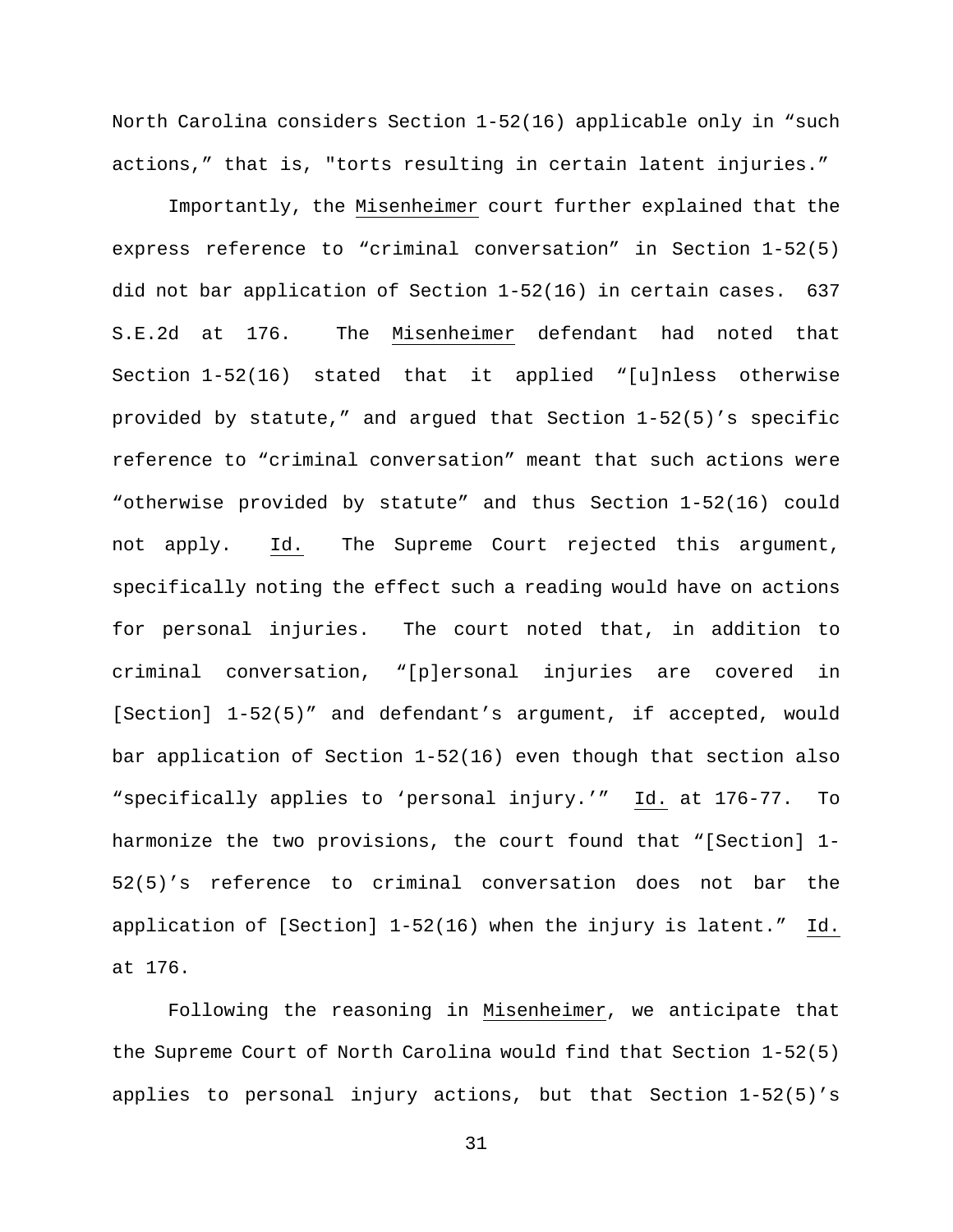reference to personal injury does not bar the application of Section 1-52(16) to personal injury actions when the injury is latent. We understand that North Carolina law is settled that disease is not a latent injury; instead, the legal injury and awareness of that injury occur simultaneously at diagnosis. Wilder, 336 S.E.2d at 70-71. As such, Section 1-52(16) would not apply to a disease claim. Accord Boudreau, 368 S.E.2d at 853 n.2 ("[P]laintiff was aware of his injury as soon as it occurred. Thus [Section  $1-52(16)$ ] is inapplicable . . . . ").

While there is perhaps some tension among the dicta in the cases discussed above, it is improbable that any court's dicta over the course of four decades would be perfectly harmonized for all future applications. (We suspect our own caselaw admits of some inconsistencies over that span.) However, looking to the well-considered dicta in these cases as a whole, and "giving appropriate effect to all its implications," Assicurazioni Generali, S.p.A., 160 F.3d at 1002, we conclude that the Supreme Court of North Carolina considers Section 1-52(16) only applicable to certain latent injuries, and because disease is not a latent injury, would not find Section 1-52(16) applicable to Stahle's claim.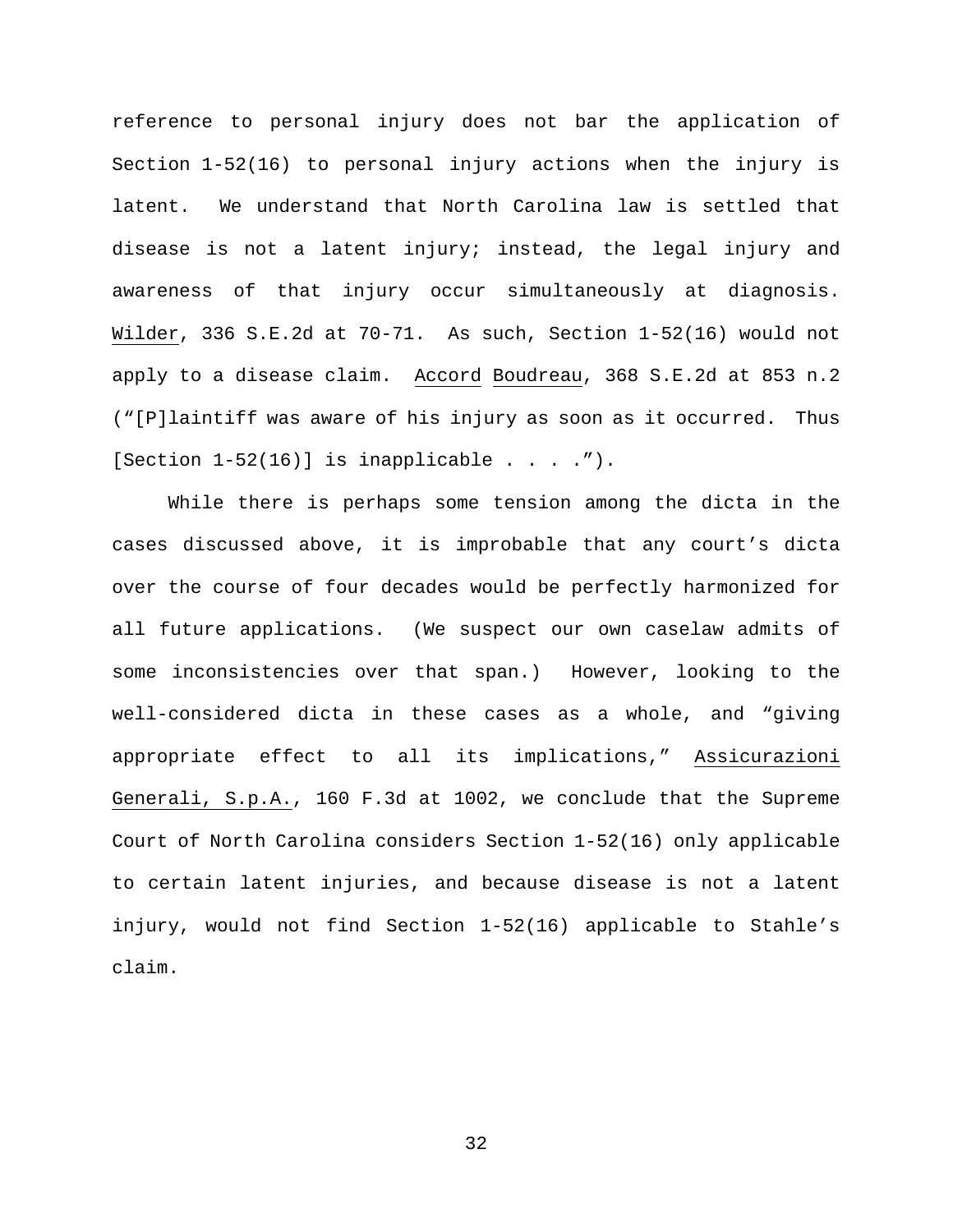For the foregoing reasons, we reverse the district court's order and remand for further proceedings.

REVERSED AND REMANDED

V.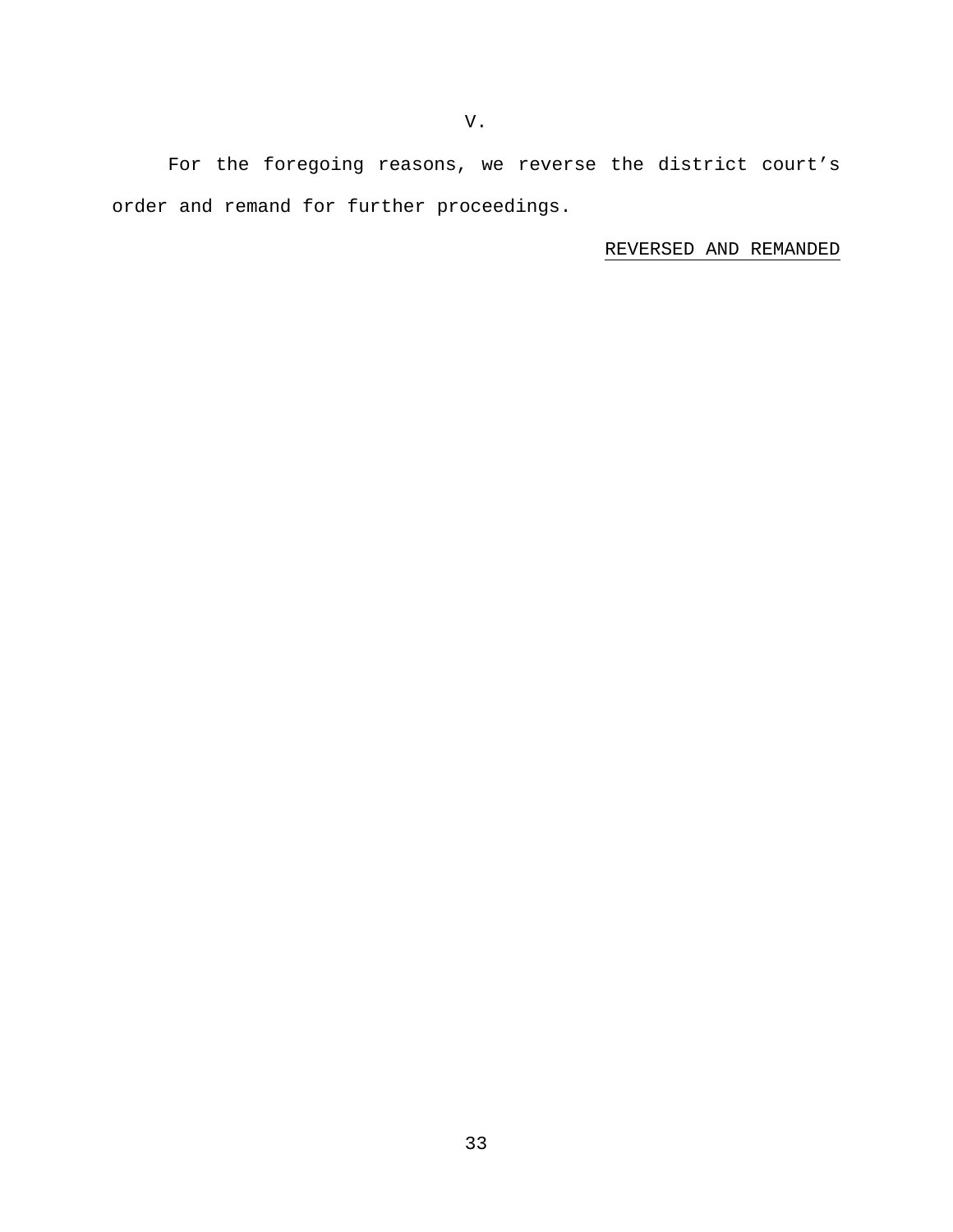THACKER, Circuit Judge, concurring:

I concur in the majority's outcome, but I write separately for three reasons. First, I would not rely so heavily on our decision in Hyer v. Pittsburgh Corning Corp., 790 F.2d 30 (4th Cir. 1986), which construed a North Carolina statute significantly different than the one at bar, and which has never been cited in a reported North Carolina decision. Second, I address Appellee's unfounded argument that there is no "meaningful difference" between the claims in CTS v. Waldburger, 134 S. Ct. 2175 (2014), and the claim in this case. Finally, I note that a North Carolina certified question mechanism would have provided us with a beneficial tool in deconstructing this novel and unsettled state law issue, which four circuits have now addressed with varying results.

### I.

This case boils down to the meaning of the phrase "personal injury" in N.C. Gen. Stat. § 1-52(16). If the North Carolina Supreme Court would read this phrase to encompass disease claims, Appellant's claim is barred. If not, the claim proceeds.

## A.

In determining whether disease claims fall within the meaning of "personal injury," the majority turns first to this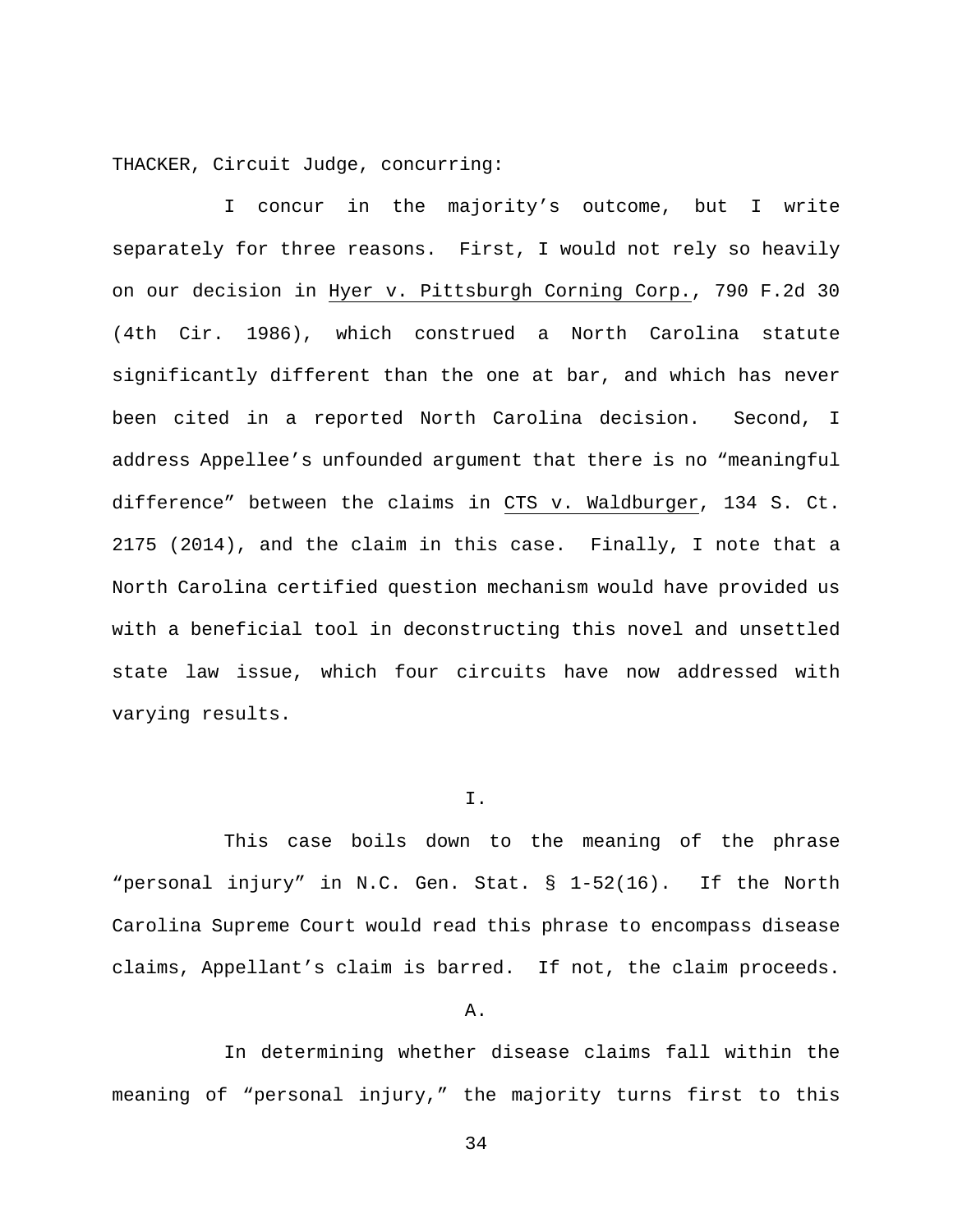court's decision in Hyer v. Pittsburgh Corning Corp., which states, "the [North Carolina] Supreme Court does not consider disease to be included within a statute of repose directed at personal injury claims unless the Legislature expressly expands the language to include it." 790 F.2d 30, 33-34 (4th Cir. 1986) (emphasis supplied) (internal quotation marks omitted). Because Hyer construed a different statute, relied on a North Carolina decision characterizing § 1-52(16) quite broadly, and has not been cited by a reported North Carolina decision, I would consider the passage above "non-binding dicta." See Ante at 9.

Hyer construed a North Carolina statute of repose, N.C. Gen. Stat.  $\S$  1-50(6), which provided a bar to recovery for damages "for personal injury" based on a product failure or defect, if the claim was brought more than six years after "the date of initial purchase for use or consumption." N.C. Gen. Stat. § 1-50(6) (1979). In concluding that § 1-50(6)'s statute of repose did not apply to claims based on disease, Hyer relied heavily on the North Carolina Supreme Court's decision in Wilder v. Amatex Corp., 336 S.E.2d 66 (N.C. 1985), which held that the statute of repose in the repealed N.C. Gen. Stat. § 1-15(b) did not apply to disease claims. See Hyer, 790 F.2d at 33 (stating that in Wilder, the North Carolina Supreme Court "conclu[ded] that 'the legislature intended [§ 1-15(b)] to have no application to claims arising from disease'" (quoting Wilder, 336 S.E.2d at 73).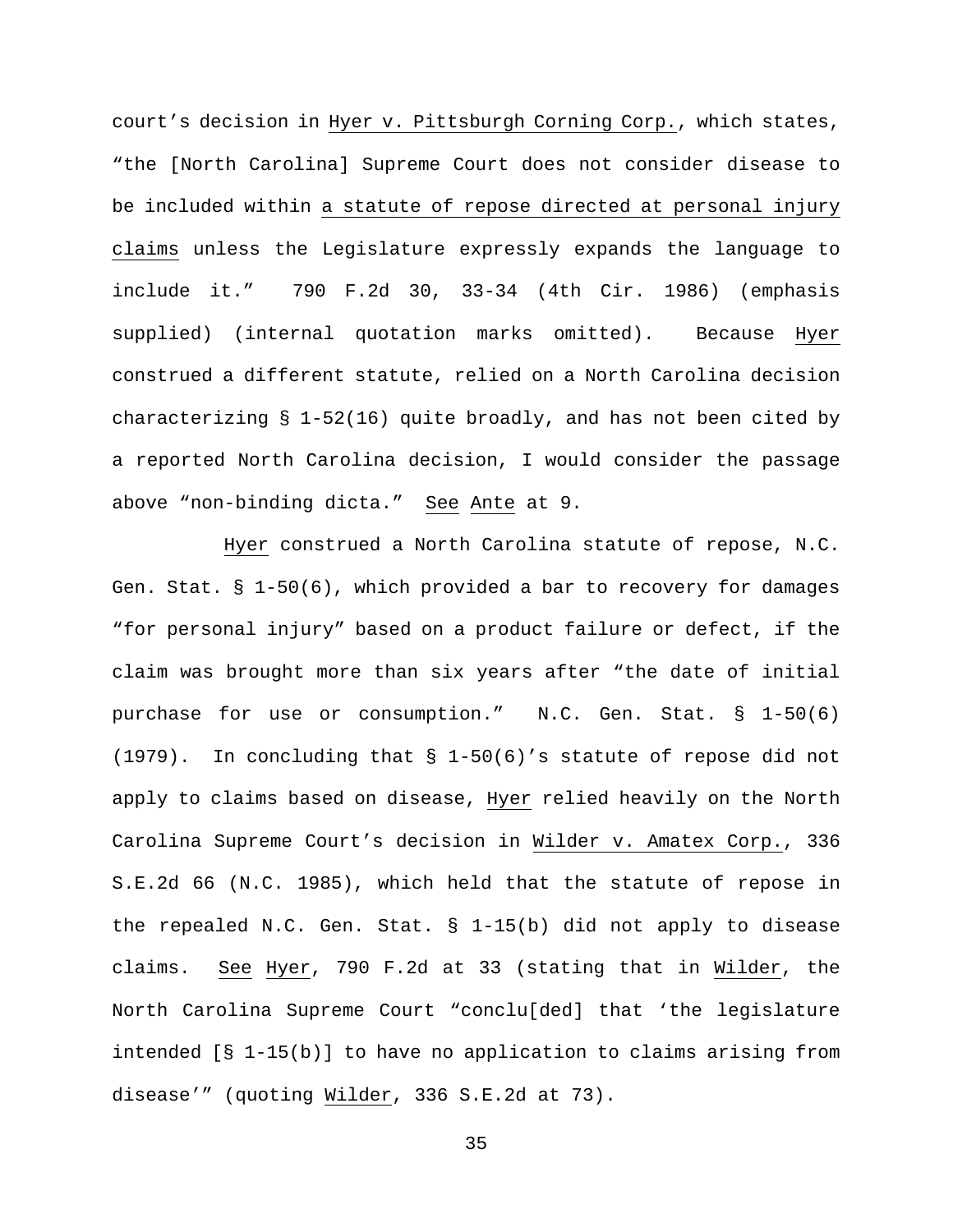But in 1986, when Hyer stated the rule upon which the majority relies, § 1-52(16) had been on the books over six years, and even though it, too, contained a statute of repose ostensibly directed to "personal injur[ies]," Hyer failed to mention § 1- 52(16). Moreover, Wilder specifically contrasted § 1-52(16) with § 1-15(b), stating, "We note, importantly, that G.S. 1–15(b) is not intended to be a statute of limitations governing all negligence claims, such as the statute of limitations contained in the first clause of G.S. 1–52(16)." Wilder, 336 S.E.2d at 69 (emphasis supplied). Thus, an equally permissible reading of Hyer against the legal landscape at the time-is that  $\S$  1-52(16) was not included in the umbrella of "statutes of repose directed at personal injury claims" because it applied generally to "all negligence claims."

In addition, the language of § 1-15(b) differed significantly from the language of  $\S$  1-52(16). By its terms,  $\S$  1-15(b) applied to "cause[s] of action  $\ldots$  . having as an essential element bodily injury to the person . . . not readily apparent to the claimant at the time of its origin," and stated that in "such cases," i.e., cases involving a latent bodily harm, a 10-year statute of repose applies. Gen. Stat. § 1-15(b) (repealed 1979). Section  $1-52(16)$ , which replaced §  $1-15(b)$ , contains broader language, applying to "personal injury . . . cause[s] of action," and stating—without qualification—that "no cause of action shall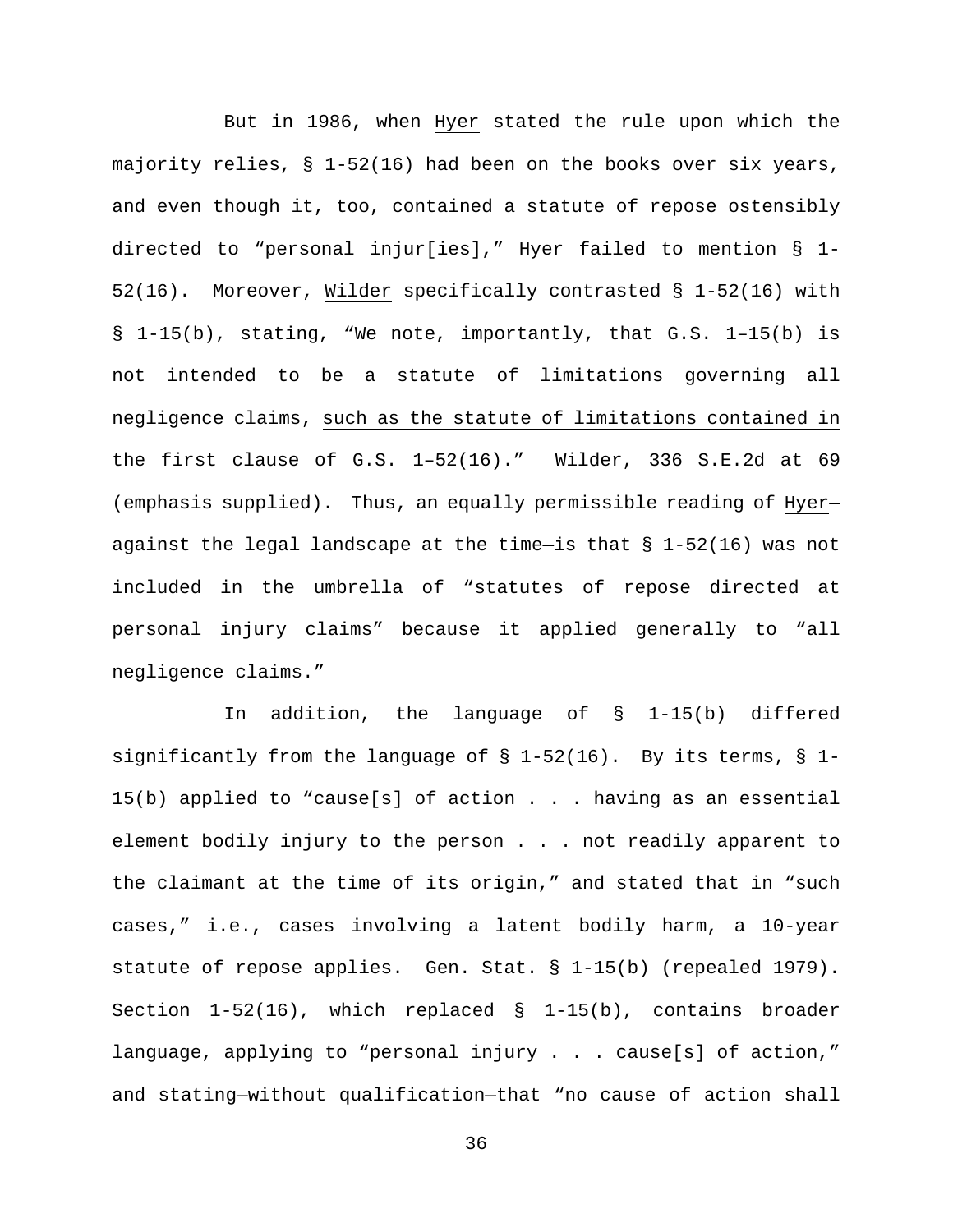accrue" more than 10 years after the defendant's last act or omission. As explained by the majority, we now have more guidance from North Carolina state courts as to the breadth of § 1-52(16). But at the time of the Hyer decision, Wilder was the only North Carolina decision comparing  $\S$  1-52(16)'s language to that of  $\S$  1-15(b), and it suggested that § 1-52(16) is much broader than its predecessor statute. Therefore, Hyer's reading of Wilder—which construed a statute specifically encompassing claims involving bodily injuries not apparent to the claimant when they occur—does not dictate the same result for stare decisis purposes regarding a statute generally referencing "personal injur[ies]."

Finally, although certainly not dispositive, in predicting what the North Carolina Supreme Court would do in this situation, I am reluctant to afford substantial weight to a decision that has never been cited in a reported North Carolina state court decision. Indeed, Hyer has only been cited by this court in four decisions in 30 years, and even then, only in the context of § 1-50(6). See Bullard v. Dalkon Shield Trust, 74 F.3d 531, 533-34 (4th Cir. 1996); Guy v. E.I. DuPont de Nemours & Co., 792 F.2d 457, 459-60 (4th Cir. 1986); Silver v. Johns-Manville Corp., 789 F.2d 1078, 1080 (4th Cir. 1986); Burnette v. Nicolet, Inc., 818 F.2d 1098, 1101 (4th Cir. 1986).

B.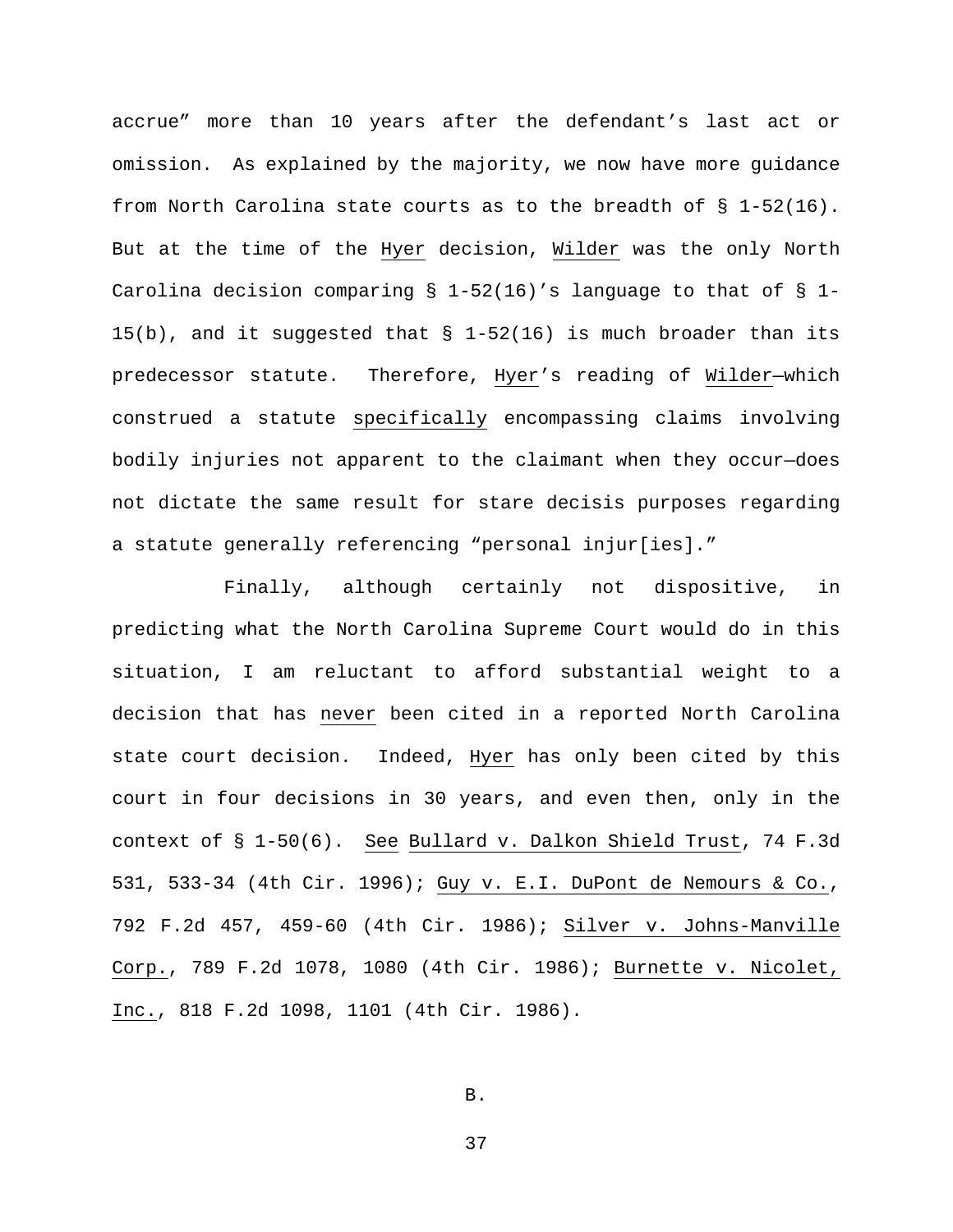However, even without the binding authority of Hyer, I agree with the majority that the North Carolina Supreme Court would likely treat the case at hand as falling outside the scope of the statute of repose in § 1-52(16).

Post-Hyer, the North Carolina Supreme Court made clear that the phrase "personal injury" as used in § 1-52(16) "has a wide range of meanings"; is ambiguous; and placed in the proper context, must be a "latent" injury, i.e., an injury not "'reasonably . . . apparent'" to the claimant at the time it occurs. Misenheimer v. Burris, 637 S.E.2d 173, 175 (N.C. 2006) (quoting Gen. Stat. § 1-52(16) (2005)).

At first blush, one would think a disease is—or at least breeds—a latent injury. But that is not the way North Carolina sees it. North Carolina has recognized that diseases can be "the result [not] of a single incident but rather of prolonged exposure to hazardous conditions of a disease-causing agent." Booker v. Duke Med. Ctr., 256 S.E.2d 189, 204 (N.C. 1979). Thus, the "legal injury and awareness of that injury occur simultaneously at diagnosis." Ante at 33 (citing Wilder, 336 S.E.2d at 70-71).

For these reasons—and those more cogently set forth in Section IV of the majority opinion—I agree that the North Carolina Supreme Court would not view Appellant's disease claim as a "personal injury" under § 1-52(16).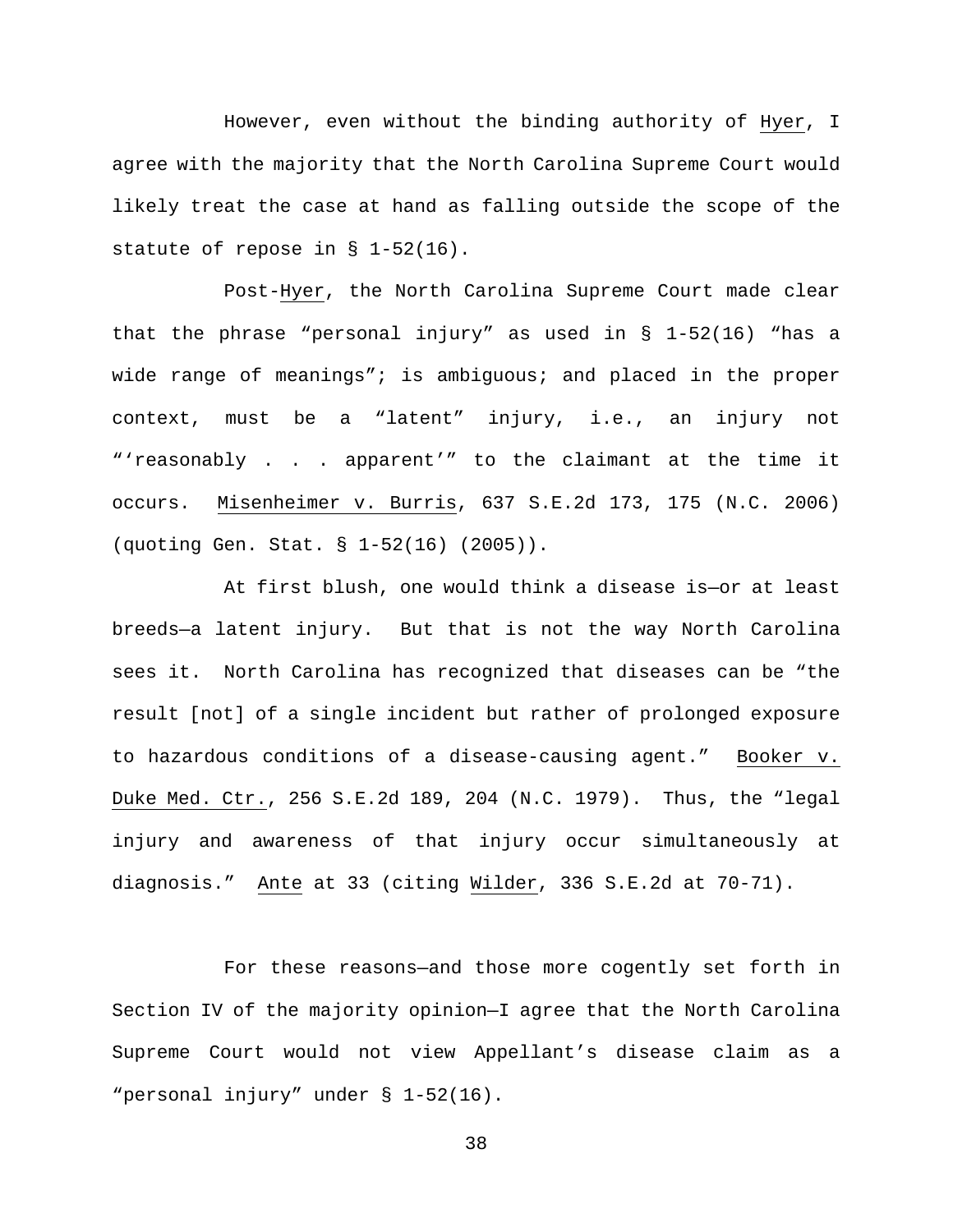Second, like the majority, I too reject Appellee's argument that the Supreme Court's decision in CTS Corp. v. Waldburger, 134 S. Ct. 2175 (2014), dictates our outcome. See Ante at 24 n.6. Appellee submits "there is no meaningful difference between the Waldburger claims and [Appellant]'s claim," and "[Appellant's] action was properly dismissed for the same reasons as in Waldburger." Appellee's Br. 8-9. It is true that in both cases, "the last alleged act or omission" of CTS occurred decades before suit was filed. Id. at 8. And it is also true that the statute of repose provision in § 1-52(16) applies to claims based on "physical damage to [one's] property" (one of the bases for Waldburger's nuisance claim) and "personal injury." Gen. Stat. § 1-52(16).

However, in Waldburger, the Supreme Court did not address whether the plaintiffs' claims may be subject to the statute of repose in Gen. Stat. § 1-52(16), as written. Rather, the issue in Waldburger was whether the Comprehensive Environmental Response, Compensation and Liability Act ("CERCLA") preempted that statute of repose. After the Supreme Court's Waldburger decision, leaving the statute of repose intact, this case takes the next step of asking whether Appellant's disease claim falls within its parameters. In making this argument, CTS

II.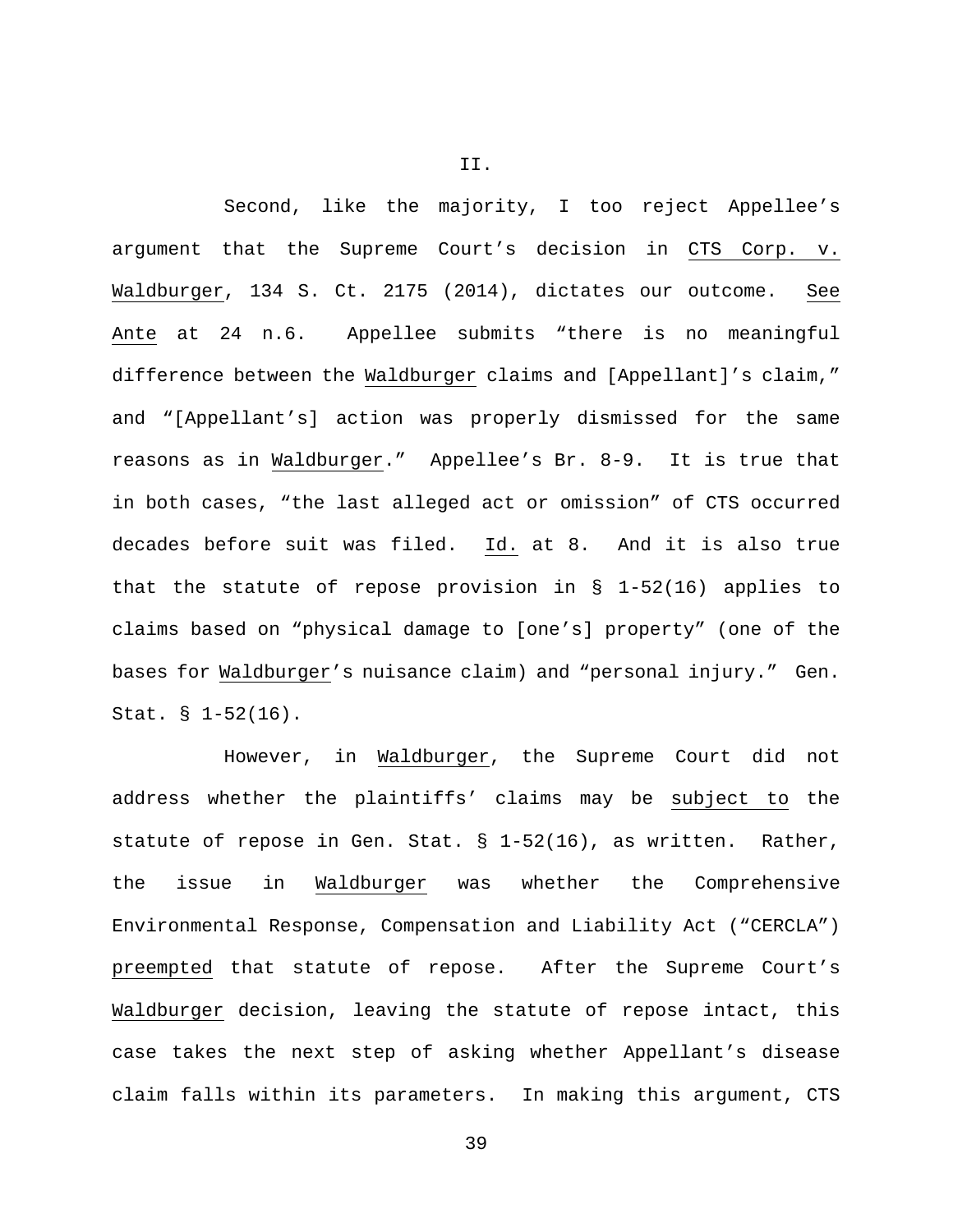basically ignores the crux of this appeal. Therefore, Waldburger is inapplicable here.

#### III.

Finally, I write to express my view that a North Carolina certification procedure would have provided this panel with a beneficial tool. As we have noted many times, North Carolina is the only state in the Fourth Circuit without such a mechanism. See In re McCormick, 669 F.3d 177, 182 n.\* (4th Cir. 2012) ("North Carolina law . . . does not provide a mechanism by which we could certify the question to North Carolina's Supreme Court, unlike the law in the other States in the circuit."); see also United States v. Vinson, 805 F.3d 120, 122 n.1 (4th Cir. 2015); Town of Nags Head v. Toloczko, 728 F.3d 391, 398 (4th Cir. 2013); Ellis v. Louisiana-Pac. Corp., 699 F.3d 778, 783 n.4 (4th Cir. 2012); E.M.A. ex rel. Plyler v. Cansler, 674 F.3d 290, 312 n.1 (4th Cir. 2012); MLC Auto., LLC v. Town of S. Pines, 532 F.3d 269, 284 (4th Cir. 2008); N. Carolina Right to Life, Inc. v. Bartlett, 168 F.3d 705, 711-12 n.1 (4th Cir. 1999). Indeed, North Carolina remains the only state in the nation never to have enacted some form of certification procedure. See Eric Eisenberg, A Divine Comity: Certification (at Last) in North Carolina, 58 Duke L. J. 69, 71 (2008). This is despite numerous calls to do so. See id. at 71 n.18 (citing Jessica Smith, Avoiding Prognostication and Promoting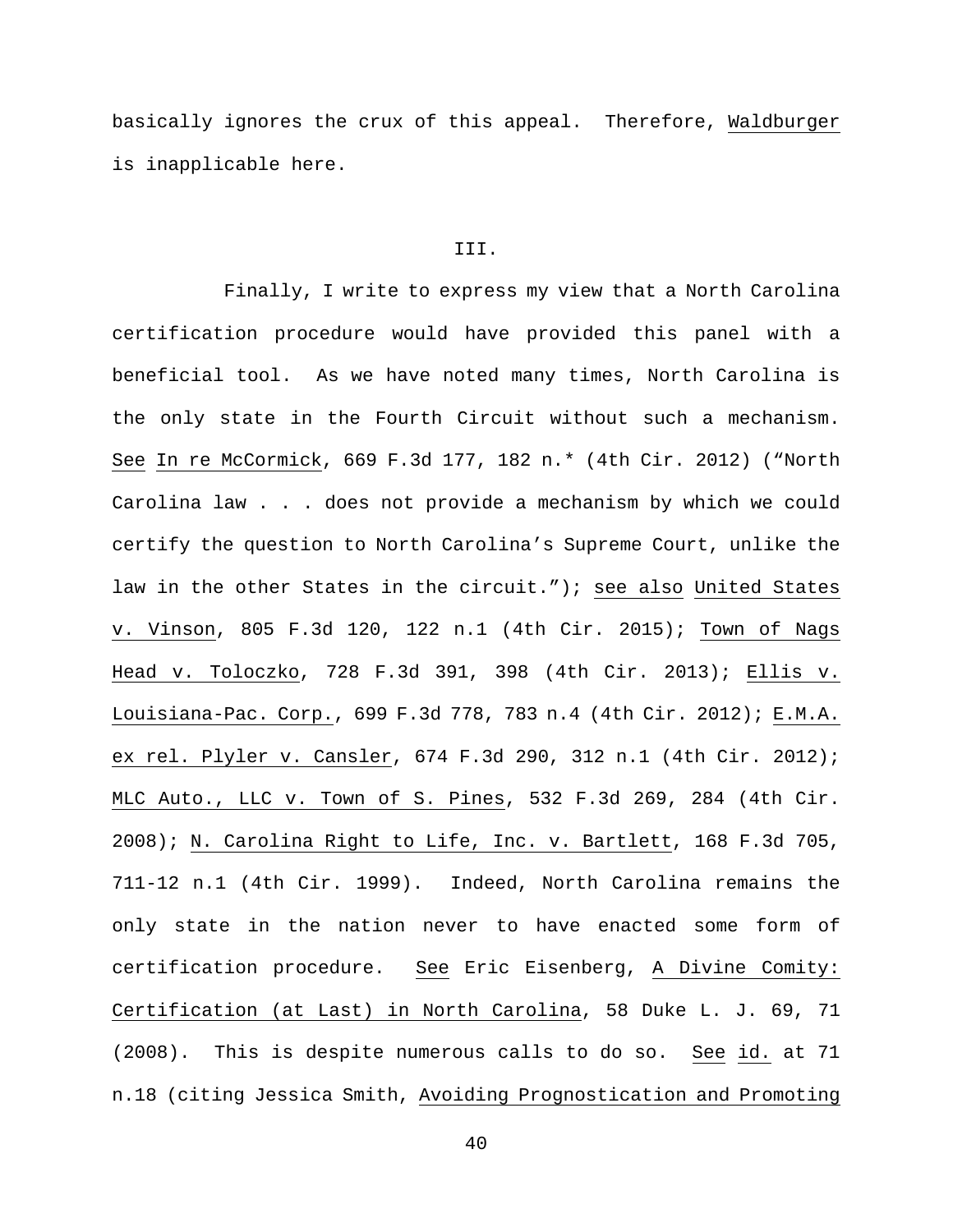Federalism: The Need for an Inter-Jurisdictional Certification Procedure in North Carolina, 77 N.C. L. Rev. 2123, 2125 (1999)); Jona Goldschmidt, Certification of Questions of Law: Federalism in Practice 98 (1995); J. Donald Hobart, Jr., Note, B. Currie v. United States and the Elusive "Duty to Commit" Dangerous Mental Patients: Conflicting Views of North Carolina Law from the Federal Courts, 66 N.C. L. Rev. 1311, 1334 & n.162 (1988)).

As a federal court sitting in diversity, "our role is to apply governing state law, or, if necessary, predict how the state's highest court would rule on an unsettled issue." Horace Mann Ins. Co. v. Gen. Star Nat'l Ins. Co., 514 F.3d 327, 329 (4th Cir. 2008) (internal quotation marks omitted). Because the issue presented in this appeal is not settled by the North Carolina courts, we must, in a sense, "trade our judicial robes for the garb of prophet." Walters v. Inexco Oil Co., 670 F.2d 476, 478 (5th Cir. 1982) (alteration and internal quotation marks omitted). Some characterize the process of predicting what a state court would do as "speculative or crystal-ball gazing," but without the benefit of a certification procedure, "it is a task which we may not decline." McKenna v. Ortho Pharm. Corp., 622 F.2d 657, 662 (3d Cir. 1980).

The case at hand presents an ideal candidate for certification, as the issue before us is especially "novel" and "unsettled." See Grattan v. Bd. of Sch. Comm'rs of Baltimore City,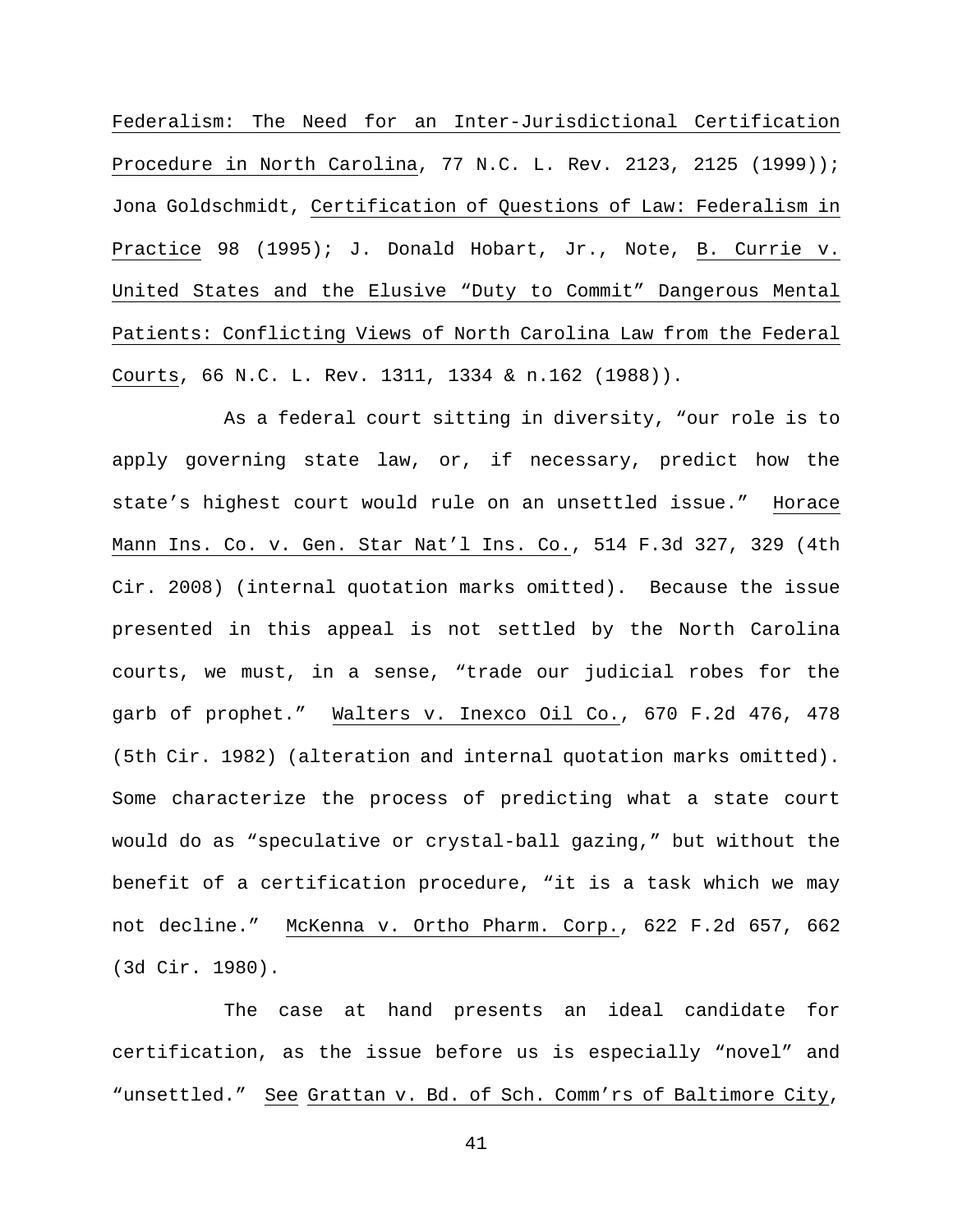805 F.2d 1160, 1164 (4th Cir. 1986) (certification is appropriate "when [we are] required to address a novel issue of local law which is determinative in the case before [us]"); cf. Md. Code Ann., Cts. & Jud. Proc. § 12–603 (providing that the Court of Appeals may answer a certified question if "[1] the answer may be determinative of an issue in pending litigation in the certifying court and [2] there is no controlling appellate decision, constitutional provision, or statute of this State"); Va. Sup. Ct. Rule 5:40(a) (Supreme Court may answer a certified question if the "question of Virginia law is determinative in any proceeding pending before the certifying court and it appears there is no controlling precedent on point in the decisions of this Court or the Court of Appeals of Virginia").

The Supreme Court of North Carolina itself has sent mixed signals about the scope of § 1-52(16). Compare Dunn v. Pac. Emp'rs Ins. Co., 418 S.E.2d 645, 647-48 (N.C. 1992) (holding that, in an action based on the decedent's death from cancer based on exposure to hazardous chemicals,  $\S$  1-52(16) would be the proper statute of limitations for the underlying claim for bodily injury), and Wilder, 336 S.E.2d at 69 (suggesting that "the statute of limitations contained in the first clause of G.S. 1–52(16)" "govern[s] all negligence claims"), with Boudreau v. Baughman, 368 S.E.2d 849, 853 n.2 (N.C. 1988) (suggesting that § 1-52(16) was "intended to apply to plaintiffs with latent injuries," and is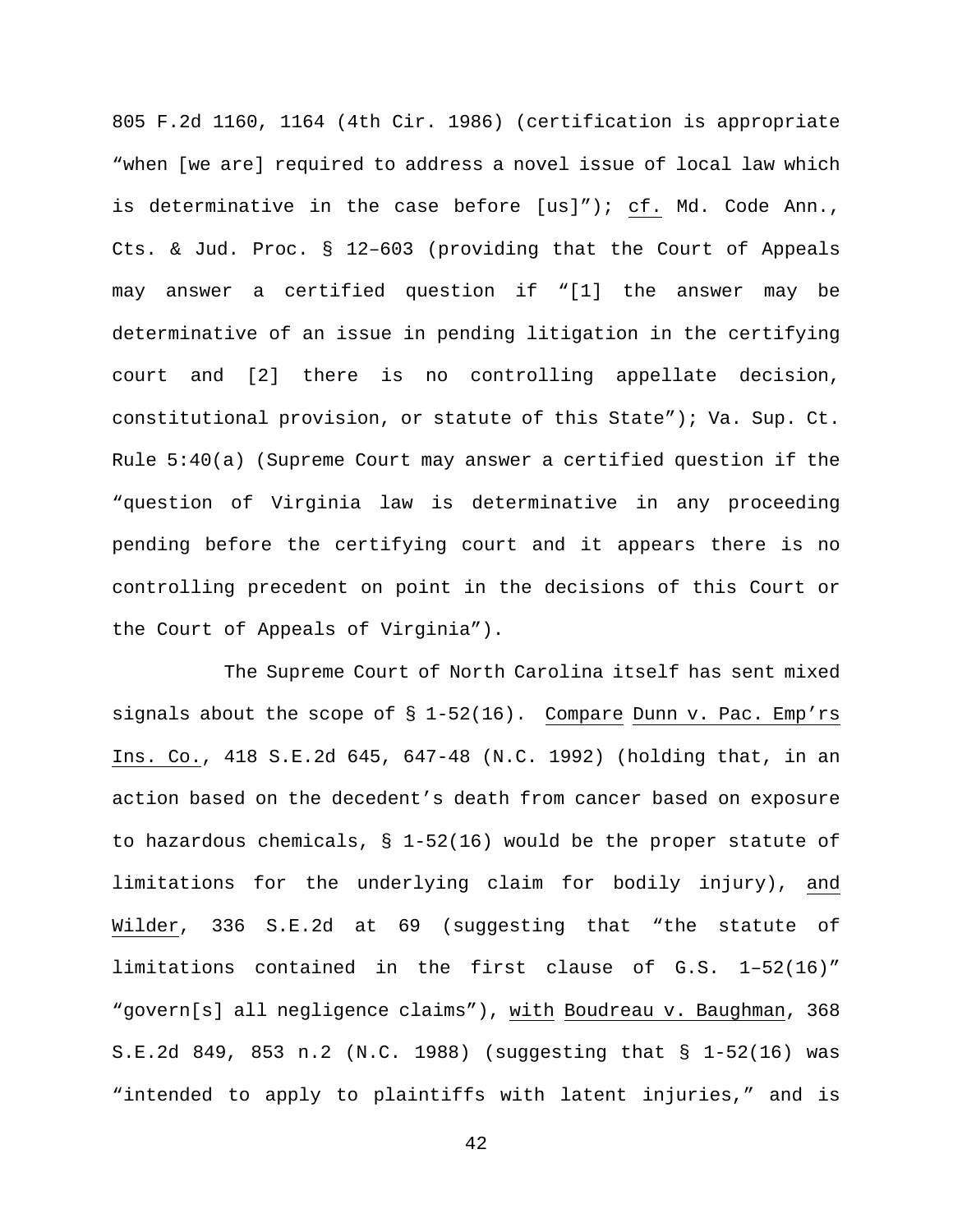"inapplicable" to claimants who are "aware of [their] injury as soon as it occur[s]"), and Misenheimer, 637 S.E.2d at 175-76 (explaining that latent injury claims remain subject to the statute of repose in  $\S$  1-52(16)); see also Ante at 29-30.

And outside of North Carolina's borders, after the publication of this decision, four circuits will have addressed this state law question, all with different views of the statute's scope. Compare In re Dow Corning Corp., 778 F.3d 545, 552 (6th Cir. 2015) ("The Fourth Circuit has consistently applied th[e] 'disease exception,' first announced by the North Carolina Supreme Court in Wilder v. Amatex, to diseases incurred from exposure to harmful products"), and Bryant v. United States, 768 F.3d 1378, 1381 (11th Cir. 2014) (holding that the statute of repose in § 1- 52(16) unambiguously applies to disease claims), and Klein v. DePuy, Inc., 506 F.3d 553, 559 (7th Cir. 2007) (in holding that "§ 1-52(16) is not limited to latent injury claims," relying on Dunn and Wilder, rejecting Hyer, and ignoring Misenheimer).

North Carolina's General Assembly acted swiftly to revise § 1-52(16) with regard to groundwater contamination claims after the Supreme Court's Waldburger decision. Since our crystal ball is warmed up, perhaps we can predict that the General Assembly will also act swiftly, after this decision, to delineate the parameters of the statute of repose in that same statute - including whether disease claims are indeed exempt, and if so,